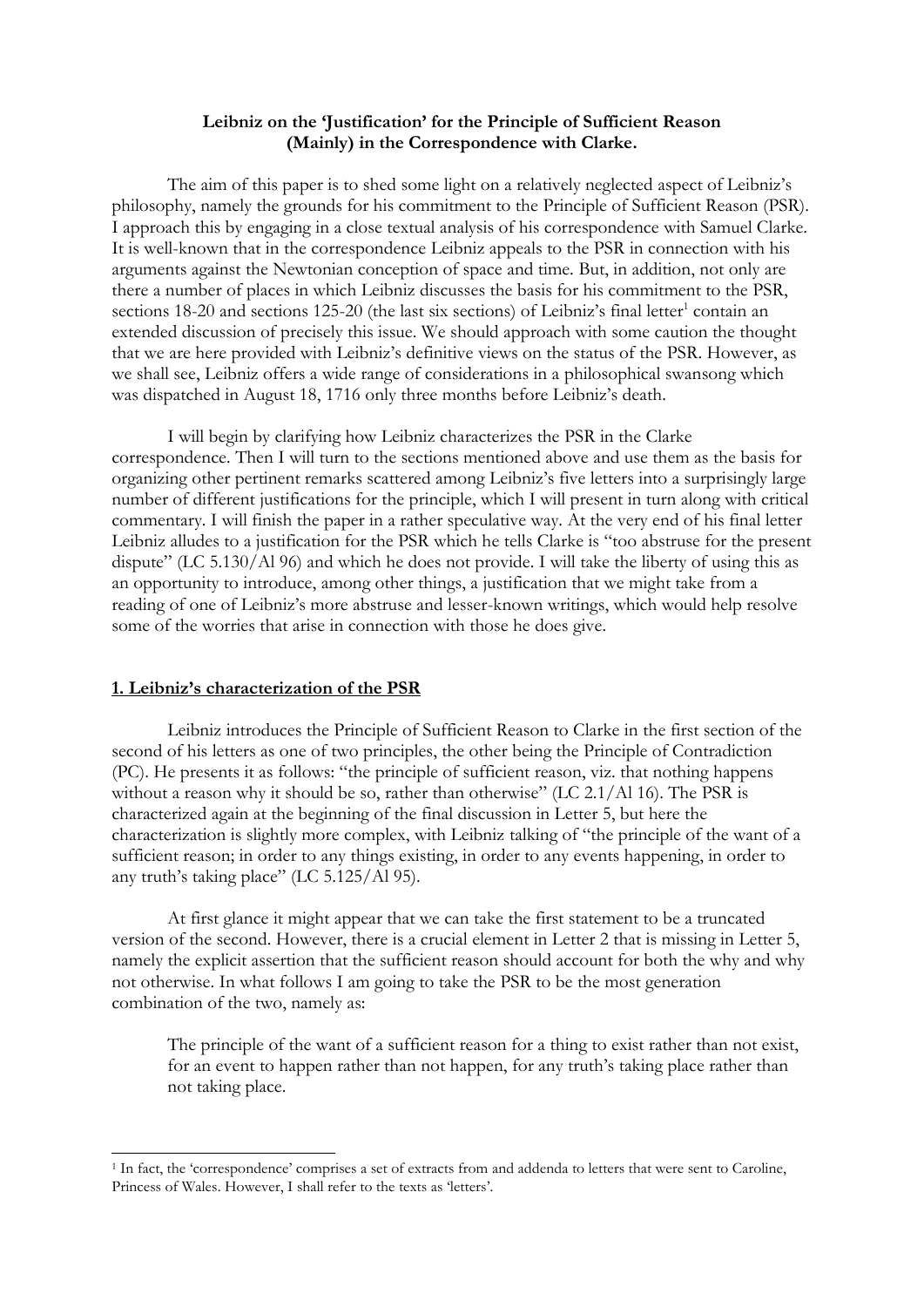Whilst not explicitly labelled the Principle of Sufficient Reason, this version of the PSR can be found in *Confessio Philosophi* which dates all the way back to 1672-73:

[N]othing ever exists unless it is possible (at least for one who is omniscient) to assign a sufficient reason why it exists rather than not, and why it is thus and not otherwise. (A VI iii, 118/CP 33)

Furthermore, this characterization is endorsed by Clarke in his  $3<sup>rd</sup>$  Letter, where he says "Undoubtedly nothing is, without a sufficient reason why it is thus, rather than not; and why it is thus rather than otherwise" (LC 3.2/Al 30). And it coincides closely with what we find in another of Leibniz's relatively late writings, the *Monadology*, in section 32 of which the PSR is said to be:

[the principle] by virtue of which we consider that we can find no true or existent fact, no true assertion, without there being a sufficient reason why it is thus and not otherwise, although most of the time these reasons cannot be known to us. (GP VI, 612/AG 217)

One thing that is brought out by these characterizations is not always apparent when Leibniz's presents the PSR, namely the fact that it concerns reasons that are supposed to pertain to what is not as well as what is; there is a "rather than". For example, it does not occur in a passage from *Demonstrations of Primary Propositions* of 1671-72(?) (A VI.ii, 483), which has often been presented as crucial locus for our understanding of Leibniz's commitment to the PSR and to which we will return later.

An important feature of the way that the PSR is invoked in the Clarke correspondence is that there is only one occasion on which Leibniz offers an example of a sufficient reason, namely in Letter 5 section 9. Here he observes that "the principle of what is best", i.e., the proposition that God acts on the basis of his choice of the best is "the sufficient reason for the existence of things" (LC 5.9/Al 57). It is unclear just what to make of this, but it suggests that neither the efficient causes cited in any actual natural philosophical explanation nor the reasons that might be consciously considered during the deliberation of created rational beings could count as sufficient reasons for Leibniz. Furthermore, given Leibniz's commitment to the limited nature of the cognitive capacities of created beings and the actually infinite structure of created universe, it is hard to see how he could regard things as otherwise.<sup>2</sup> It also seems that Leibniz alludes to this with his parenthetical remark about omniscience in the passage from the *Confessio* above. Thus these very general considerations point to the thought that the PSR is grounded in the fact that the universe results from divine choice, and that it is ineliminably a principle of final causation, albeit one that governs the efficient cause of the universe as well.

Finally, it is worth noting that the passage from the *Monadology* reminds us that Leibniz sometimes wishes to extend the notion of a sufficient reason to include *all* truths, including those which are necessary and whose truth is governed explicitly by what he calls the *Principle of Contradiction* (PC). The relation between these two principles is a complex one, but I will bracket these considerations in the context of the current essay. For when Leibniz is concerned with the justification of the PSR in the correspondence with Clarke, it is solely in connection with

<sup>&</sup>lt;sup>2</sup> At LC 5.66, Leibniz observes that unlike God, "Men, being such limited creatures, as they are, may act in this manner. They may resolve upon a thing and then find themselves perplexed about the means, ways, places, and circumstances," (Al 78). However, he stops short of saying that this will always be the case.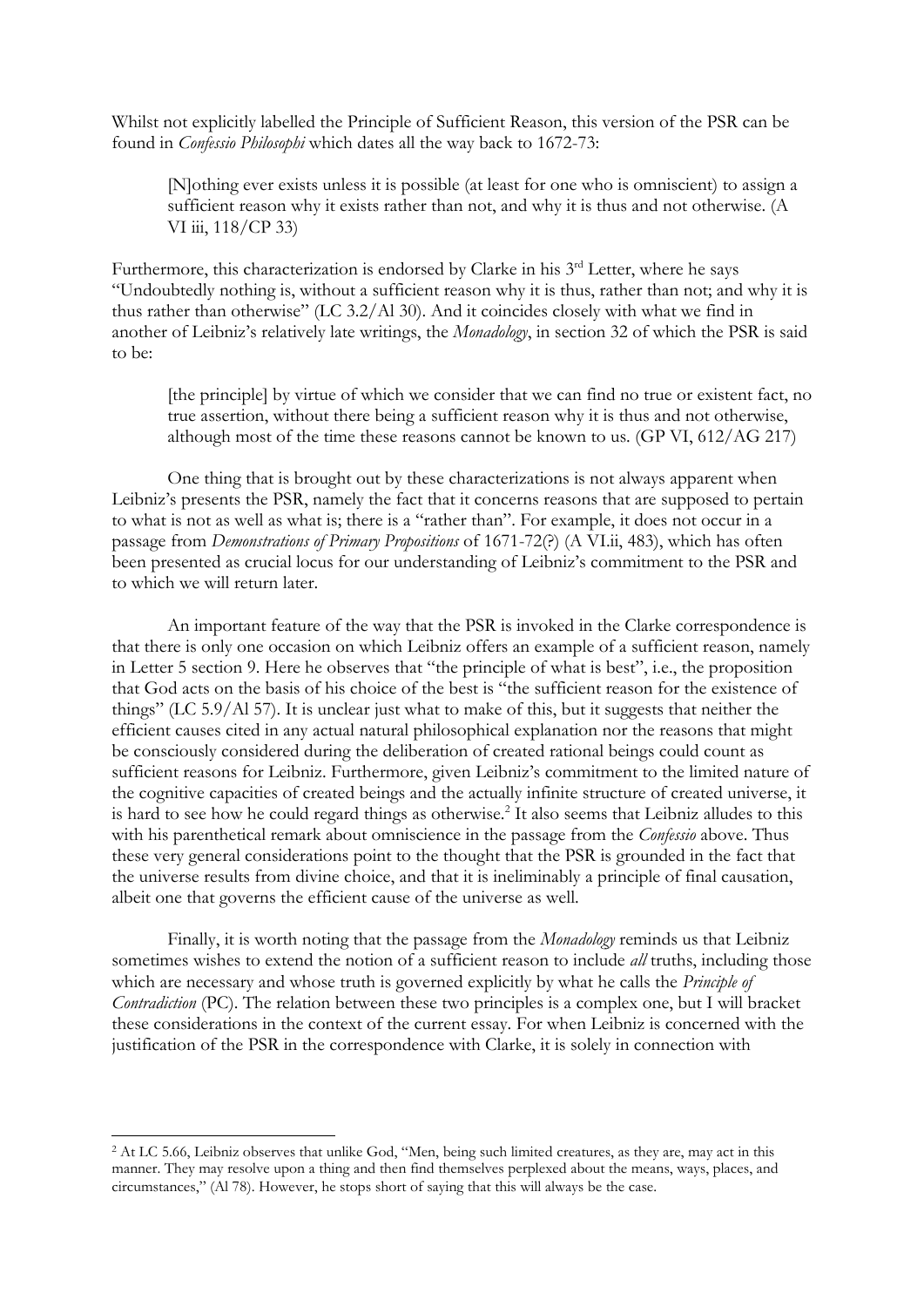contingent truths concerning the created world and the divine activity by which their truth makers were produced.<sup>3</sup>

### **2. Leibniz's swansong**

 $\overline{a}$ 

Whilst the PSR is invoked in all of Leibniz's letters to Clarke, the issue of Leibniz's grounds for invoking it does not arise until late in the correspondence. Clarke begins his 4<sup>th</sup> letter by criticizing Leibniz's insistence that the will of God must be determined by a reason. In addition to claiming that such a view would lead to necessitarianism, he questions Leibniz's grounds for rejecting the situation in which "there may be a very good reason to act, though two or more ways of acting may be absolutely indifferent" given that he [Leibniz] "supposes the contrary, as a principle; but gives no proof of it, either from the nature of things, or the perfection of God" (CL 4.1-2/Al 45). Leibniz takes this to be an explicit critique of the PSR, and in his response provides what appears to be a 'proof' of each kind, as well as offering a number of additional considerations which speak to the challenge. But he also observes "I shall speak more largely at the conclusion of this paper, concerning the solidity and importance of this great principle" (LC 5.20/Al 60). And, true to his word, he returns to the issue in sections 125-30, confident by the penultimate sentence of his last letter to Clarke, that he has "said what is sufficient to justify [the PSR]" (LC 5.130/Al 96).

I will draw on other parts of the correspondence as I proceed, but for the present I want to focus on what I am calling Leibniz's swansong, namely his comments on why one should adopt the PSR in the 5<sup>th</sup> letter. Since it will be important to attend to the flow and interconnections of the claims that Leibniz makes, I will begin by quoting the relevant passages in full, along with sections 18-20:

18. … ['T]is very strange to charge me with advancing my principle of the want of a sufficient reason, without any proof drawn from the nature of things, or from divine perfections. For the nature of things requires, that every event should have beforehand its conditions, requisites and dispositions, the existence whereof makes the sufficient reason of such an event.

19. And God's perfection requires, that all his actions should be agreeable to his wisdom; and that it may not be said of him, that he has acted without a reason; or that he preferred a weaker reason before a stronger.

20. I shall speak more largely at the conclusion of this paper, concerning the solidity and importance of this great principle of the want of a sufficient reason in order to every event; the overthrowing of which principle would overthrow the best part of all philosophy. 'Tis therefore very strange that the author should say, I am herein guilty of a *petitio principii*; and it plainly appears he is desirous to maintain indefensible opinions, since he is reduced to deny that great principle which is one of the most essential principles of reasoning (LC 5.18-20/Al 60)

125. I shall conclude with what the author objected against me at the beginning of his Fourth Reply: to which I have already given an answer above (Numb. 18, 19, 20. But I deferred speaking more fully upon that head, to the conclusion of this paper. He pretended that I have been guilty of a *petitio principii*. But, of what principle, I beseech

<sup>3</sup> For a helpful discussion the relationship between PSR and PC, and for Leibniz's views on the PSR in other writings, see Rodriguez-Pereyra (2013)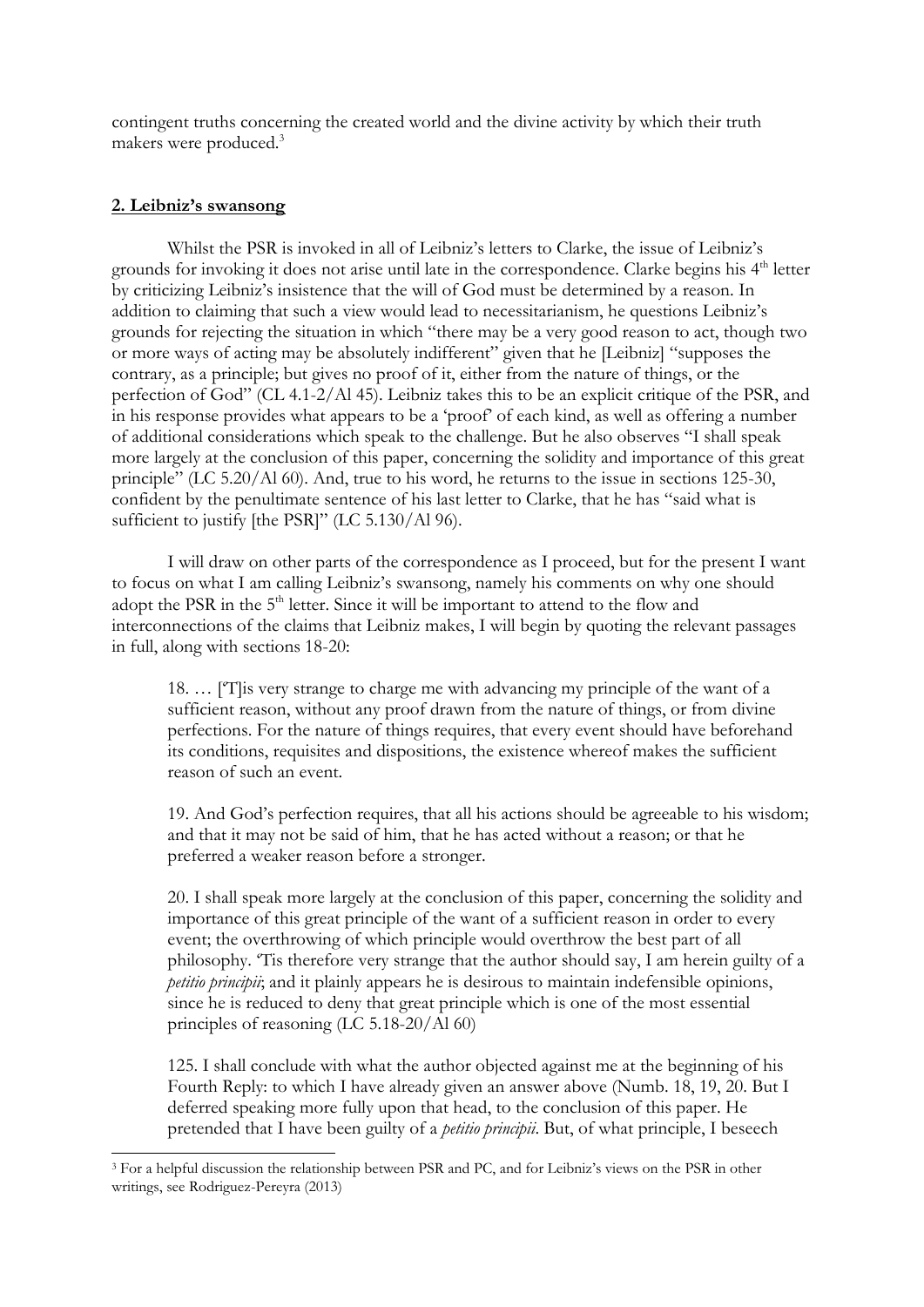you? Would to God less clear principles had never been laid down. The principle in question, is the principle of the want of a sufficient reason; in any order to any thing's existing, in order to any events happening, in order to any truth's taking place. Is this a principle, that wants to be proved? The author granted it, or pretended to grant it, Numb. 2 of his Third Paper; possibly, because the denial of it would have appeared too unreasonable. But either he has done it only in words, or he contradicts himself, or retracts his concession.

126. I dare say that, without this great principle, one cannot prove the existence of God, nor account for many other important truths.

127. Has not everybody made use of this principle, upon a thousand occasions? 'Tis true, it has been neglected, out of carelessness on many occasions: but that neglect has been the true cause of chimeras; such as are (for instance,) an absolute real time or space, a vacuum, atoms, attraction in the scholastic sense, a physical influence of the soul over the body, and a thousand other fictions, either derived from erroneous opinions of the ancients, or lately invented by modern philosophers.

128. Was it not upon account of Epicurus's violating this great principle, that the ancients derided his groundless declination of atoms? And I dare say, the scholastic attraction, revived in our days and no less derided about thirty years ago, is not at all more reasonable.

129. I have often defied people to allege an instance against that great principle, to bring any one uncontested example wherein it fails. But they have never done it, nor ever will. 'Tis certain, there is an infinite number of instances, wherein it succeeds [or rather it succeeds]<sup>4</sup> in all the known cases in which it has been made use of. From whence one may reasonably judge, that it will succeed also in unknown cases, or in such cases as can only by its means become known: according to the method of experimental philosophy which proceeds *a posteriori*, though the principle were not otherwise justified by bare reason, or *a priori*.

130. To deny this great principle, is likewise to do as Epicurus did; who was reduced to deny that other great principle, viz. the principle of contradiction, which is that every intelligible enunciation must either be either true, or false. Chrysippus undertook to prove that principle against Epicurus; but I think I need not imitate him.<sup>5</sup> I have already said what is sufficient to justify mine: and I might say something more upon it, but perhaps it would be too abstruse for this present dispute. And I believe, reasonable and impartial men will grant me, that having forced an adversary to deny that principle is reducing him *ad absurdum*. (LC 5.125-30/Al 96-97)

Whilst it is hard to pick apart all the strands in these passages, I want to suggest that we can usefully distinguish five distinct approaches which comprise responses to Clarke's demand for a proof of the PSR. They are all worthy of attention, though I will have more to say about Sections 18, 19 and 130 than the others.

<sup>4</sup> The square brackets indicate an interpolation that was added by Leibniz in his own copy subsequent to the dispatch to Caroline.

<sup>5</sup> As Alexander observes, this is reported in Cicero's *De Fato*, X (Al 96 note1).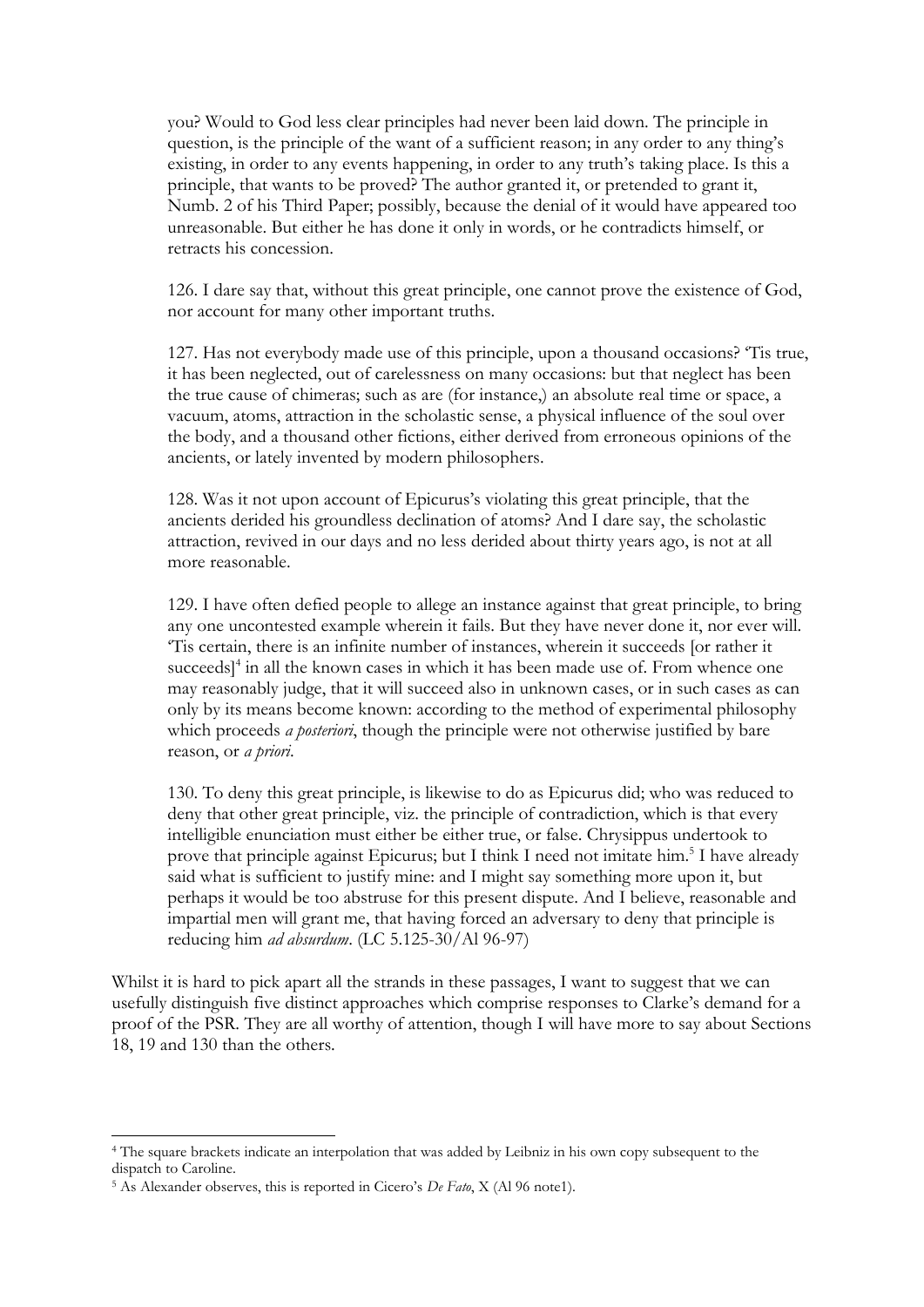Before moving on to the things that Leibniz says that look like justifications for the PSR, or at least claims that might the bases for such justifications, it is worth noting the way in which he approaches Clarke's demand in Section 125:

Is this a principle that wants to be proved? The author granted it or pretended to grant it, Numb. 2 of his Third Paper; possibly, because the denial of it would have appeared too unreasonable. (LC 5.125/Al 96)

Albeit without further elaboration, Leibniz's initial move is to question whether there is really any need to prove the PSR. Elsewhere Leibniz refers to the PSR as an "axiom" (LC 3.7/Al 27). In light of this, one might be tempted to think Leibniz took the PSR to be in need of no support because it was a foundational claim, perhaps even that he regarded it as self-evident.

However, as Leibniz makes clear elsewhere, the status of axiom is not in itself sufficient to confer this kind of foundational status. Whilst Leibniz excludes the need to prove "primary axioms" (NE 75), these are propositions that fall into the class of "identities" (NE 406), i.e., those whose truth is self-evident in virtue of their form rather than their content, or to put it a little anachronistically, analytic truths whose analyticity has been seen explicitly. Leibniz also takes there to be "secondary axioms" and he insists on "the importance of demonstrating all secondary axioms by bringing them back to axioms which are primary" (ibid.). It is surely the case that the PSR falls into the second of these categories. Assuming this this is so, then Leibniz appears committed to the idea that the axiomatic status of the PSR could in some way be rendered perspicuous in terms of some "primary axiom", whose truth was analytic and selfevident as a matter of the form in which it was expressed. But, whether Leibniz conceived of things explicitly in these terms or not, there is nothing in the Clarke correspondence which looks like an attempt to articulate such a "bringing back" as justification.

## **3. A proof from the nature of things**

As we have seen, Clarke's 4<sup>th</sup> letter includes the accusation that Leibniz has not proved the PSR "either from the nature of things, or the perfection of God" (CL 4.1-2/Al 45). Leibniz responds directly to the first of these in Section 18 of Letter 5.

For the nature of things requires, that every event should have beforehand its conditions, requisites and dispositions, the existence whereof makes the sufficient reason of such an event. (LC 5.18/Al 60)

A number of commentators have suggested that we should regard this as a version of an argument that occurs much earlier in Leibniz's career, namely the one in the *Demonstrations of Primary Propositions* and the *Confessio Philosophi* mentioned above.<sup>6</sup> As presented in the *Demonstrations,* the argument runs as follows:

Proposition: Nothing is without a reason, or whatever is has a sufficient reason.

 $\overline{a}$ 

Definition 1. A sufficient reason is that which is such that if it is posited the thing is

<sup>6</sup> See Sleigh 1983, 203 and CP 151n.23; Adams 1994, 68; Look 2011, 205. Versions of the argument are also found in *On Existence* (AV VI iii, 587/DSR 113); *On Freedom* (Gr 326/AG 94).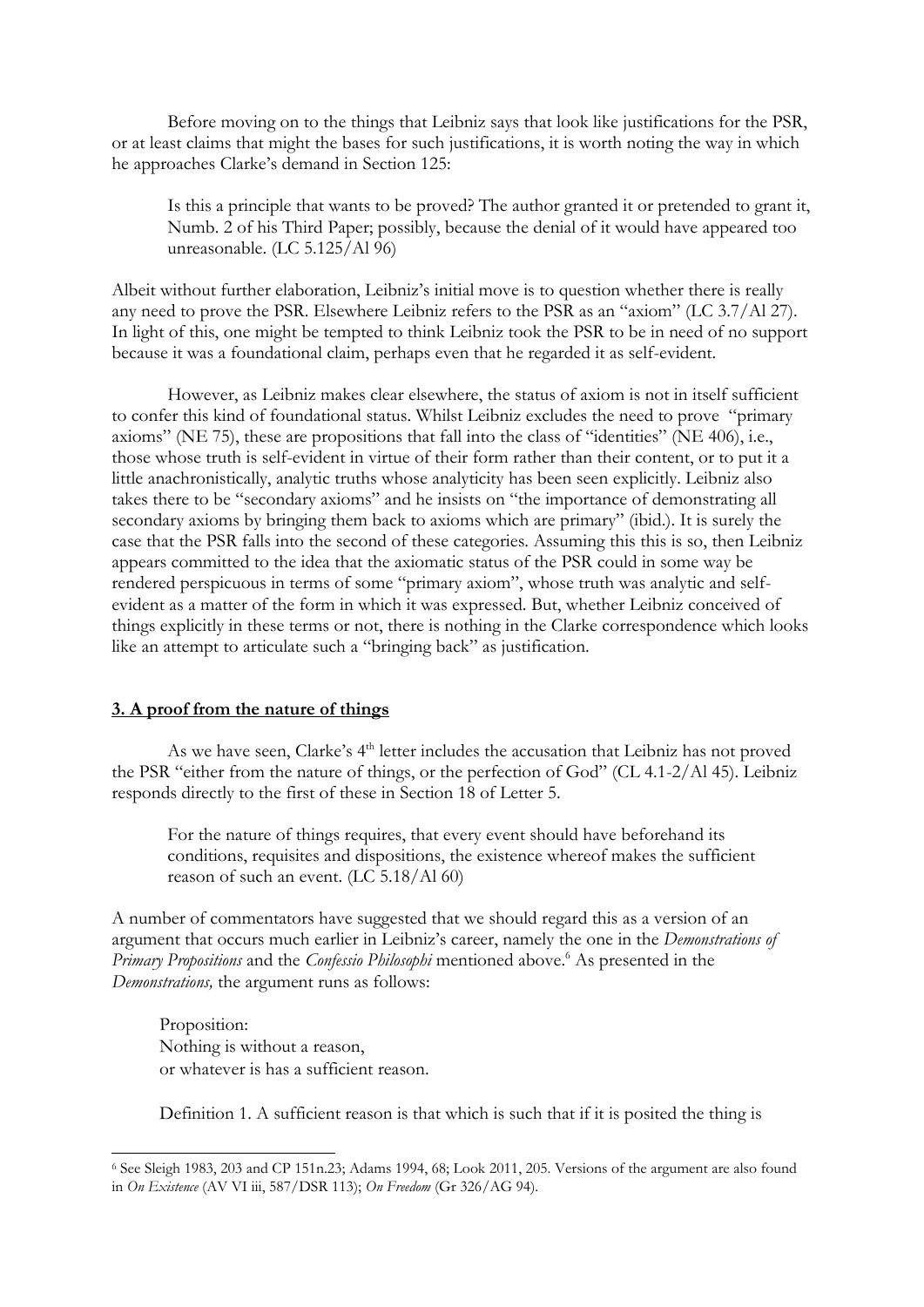Definition 2. A requirement is that which is such that if it is not posited the thing is not.

Demonstration: Whatever is, has all [its] requirements. For if one [of them] is not posited the thing is not by def. 2. If all [its] requirements are posited, the thing is. For if it is not, it will be kept from being by the lack of something, that is, a requirement. Therefore all the requirements are a sufficient reason by def. 1. Therefore whatever is has a sufficient reason. Q.E.D. (A VI.ii, 483/Adams 1994, 68)

This argument has been roundly criticized on the grounds that it begs the question against those who would deny the PSR. Thus Adams observes: "anyone who denies the Principle of Sufficient Reason will suppose that when all the necessary conditions of a thing's existing are given, there might still be the possibility of its existing and a possibility of its not existing" (1994, 68).<sup>7</sup>

My main interest here, however, is not with the plausibility of the demonstration. Instead (though ultimately, this must surely be a related claim), I want to suggest that we should be wary of assuming that the demonstration of 1671-72(?) is really the same argument as that which Leibniz presents to Clarke in Letter 5. For one thing, as I noted above, the formulation of the PSR in this text differs from that in the Clarke correspondence, in that the PSR contains no reference to a "rather than". So, there is a sense in which a truncated repetition of this argument could not be fully adequate to the task set by Clarke. But other things are, at least *prima facie*, different.

For one thing, in the Clarke correspondence, rather than things 'having all their requirements', it is the "existence" of the "proper conditions, requisites, and dispositions" that are said to "make the sufficient reason" (LC 5.18/Al 60). But perhaps more importantly, embracing Clarke's language, Leibniz claims that "the nature of things requires" that which he equates with the PSR, rather than offering definitions of 'sufficient reason' and 'requirement' (a term which appears to be equivalent to 'requisite' in the correspondence) and concluding that it hold. Indeed, I think the differences become even clearer if we look at the context in which the comments of Section 18 occur.

If we focus on Section 18 alone, it may seem that Leibniz has nothing more in mind, since he prefaces the brief claim that he does make by observing "['T]is very strange to charge me with advancing my principle of the want of a sufficient reason, without any proof drawn from the nature of things, or from divine perfections" (ibid.). However, Sections 14-18, which I shall consider further below, include an extended reiteration of Leibniz's view that rational

<sup>7</sup> However, it is worth noting that Adams seems to equate the term 'requisite' with 'necessary condition' (also see Look 2011, 204). This clearly tracks one common understanding of the term 'necessary', namely as equivalent 'could not have been otherwise'. But as Adams himself has argued, Leibniz's preferred conception of modality, at least by the time of the correspondence with Clarke, is grounded in the logic of discursive cognition, and it is ultimately the formal complexity of the content propositions and their being immune to analysis into identical propositions that comprises their contingency (Adams 1994, 25-34). Indeed, Leibniz is happy to tell Clarke that the series of contingent things is "hypothetically necessary" (LC 5.4/Al 56), and in his elaboration it is clear that this notion render them such that they follow ineluctably from the nature of God, which is itself determinate (LC 5.4-13/Al 56- 8). Thus, whilst Leibniz's demonstration may be flawed, we need to recognize that an adequate criticism will need to do more than appeal to intuitive modal claims in order to adequately characterize the problem in ways that Leibniz would have accepted at this point in his life.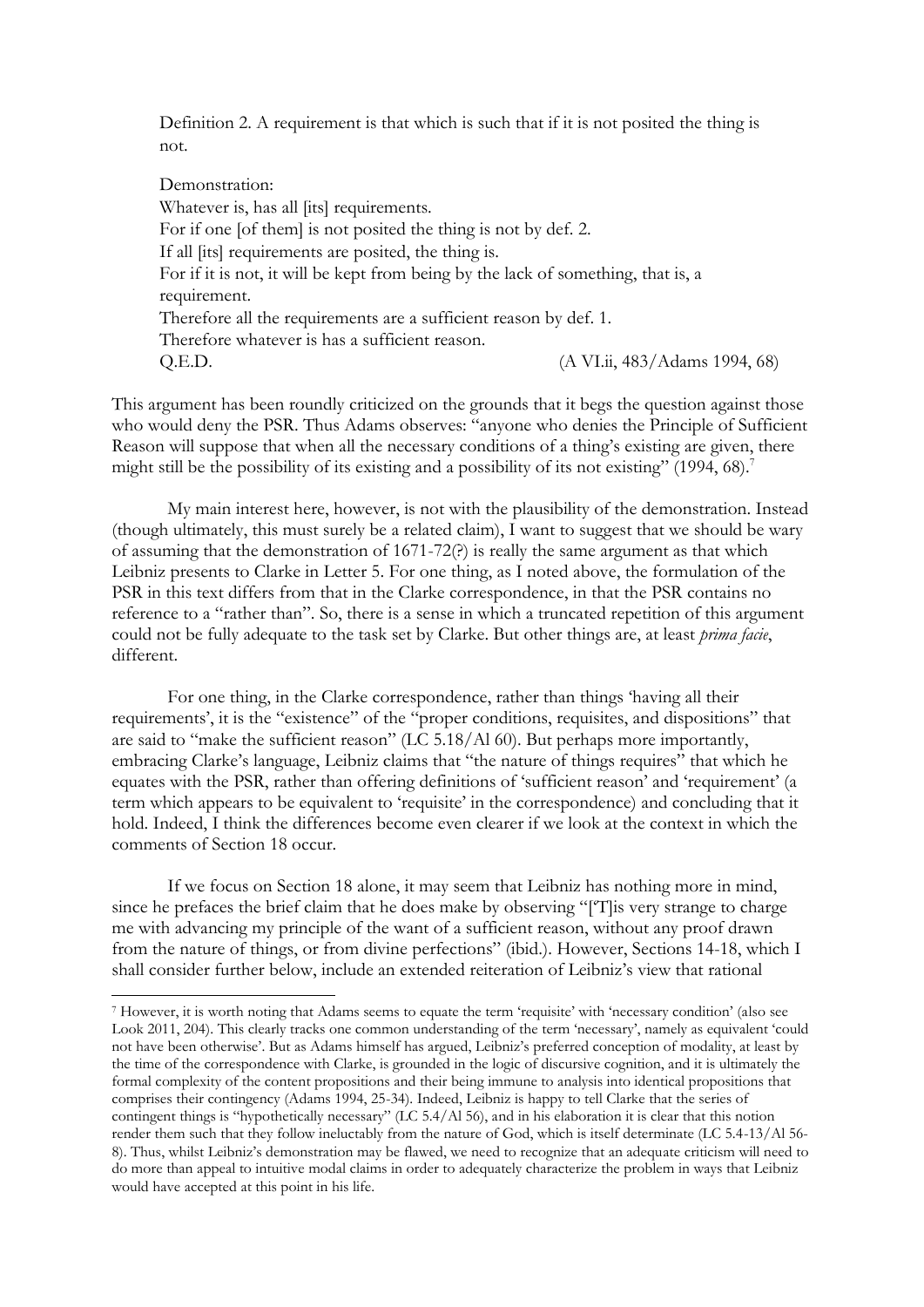agency requires that the activity which emerges is fully determinate, and that this in turn entails that all that is required to bring about this determinate outcome is also in place, i.e., the conditions that serve as a sufficient reason. So, as Leibniz would have it, given, that both Clarke and he agree that the way that the universe is, or "the nature of things" is the result of divine rational agency, it follows that the nature of things has a sufficient reason.

This leaves many questions unanswered, and, as we shall see the answers themselves are certainly not ones that persuade Clarke. However, what appears to be the case is that rather than a reiteration of the argument that Leibniz provided earlier in his career, the "proof from the nature of things" depends upon the "proof from divine perfections". Indeed, they are probably best thought of as the same "proof" under different names. Hence, the discussion of the next section should perhaps be regarded as a continuation of section 3.

## **4. A proof from divine perfections**

Leibniz's second response to Clarke's challenge is as follows:

And God's perfection requires, that all his actions should be agreeable to his wisdom; and that it may not be said of him, that he has acted without a reason; or that he preferred a weaker reason before a stronger. (LC 5.19/Al 60)

Again, it is hard to see a proof here, with Leibniz doing little more than asserting the connection that Clarke has asked him to demonstrate, namely that the nature of God as a rational agent requires that what he produced be subject to the PSR. However, the response echoes a good deal that has been said in earlier letters and it is possible to gain a better sense of why it is that Leibniz thinks that divine perfection entails the PSR in light of these.

In his 2<sup>nd</sup> letter, Clarke claims to support Leibniz's endorsement of PSR, but only to add that this is "oft-times no other, than the mere will of God" (CL 2.1/Al 20), on the grounds that to deny that the divine will "could act without a predetermining cause … would tend to take away all the power of choosing and to introduce fatality" (CL 2.1/Al 21). Leibniz's initial response is two-fold: First, he attacks Clarke on the grounds that he is "falling back into the loose indifference" which he claims to have "confuted at large, and showed to be absolutely chimerical, even in creatures, and contrary to the wisdom of God" (LC 3.7/Al 27); and second, he defends his own conception of choice as determined by a sufficient reason as involving a benign kind of "fatality", which he equates with "the wisest order of providence" (LC 3.8/Al 28) as opposed to a "blind fatality or necessity, void of all wisdom and choice, which we ought to avoid" (ibid.).

Clarke's response to these claims is uncompromising and reveals more about his own understanding of the divine activity and the way in which he interprets Leibniz's alternative:

Where there is any difference in the nature of things, there the consideration of that difference always determines an intelligent and perfectly wise agent. But when two ways of acting are equally and alike good (as in the instances before mentioned;) to affirm in such a case, that God cannot act at all, or that 'tis no perfection in him to be able to act, because he can have no external reason to move him to act one way or another seems to be a denying God to have in himself any original principle or power of beginning to act, but that he must needs (as it were mechanically) be always determined by things extrinsic (CL 3.7 and 8/Al 32-33)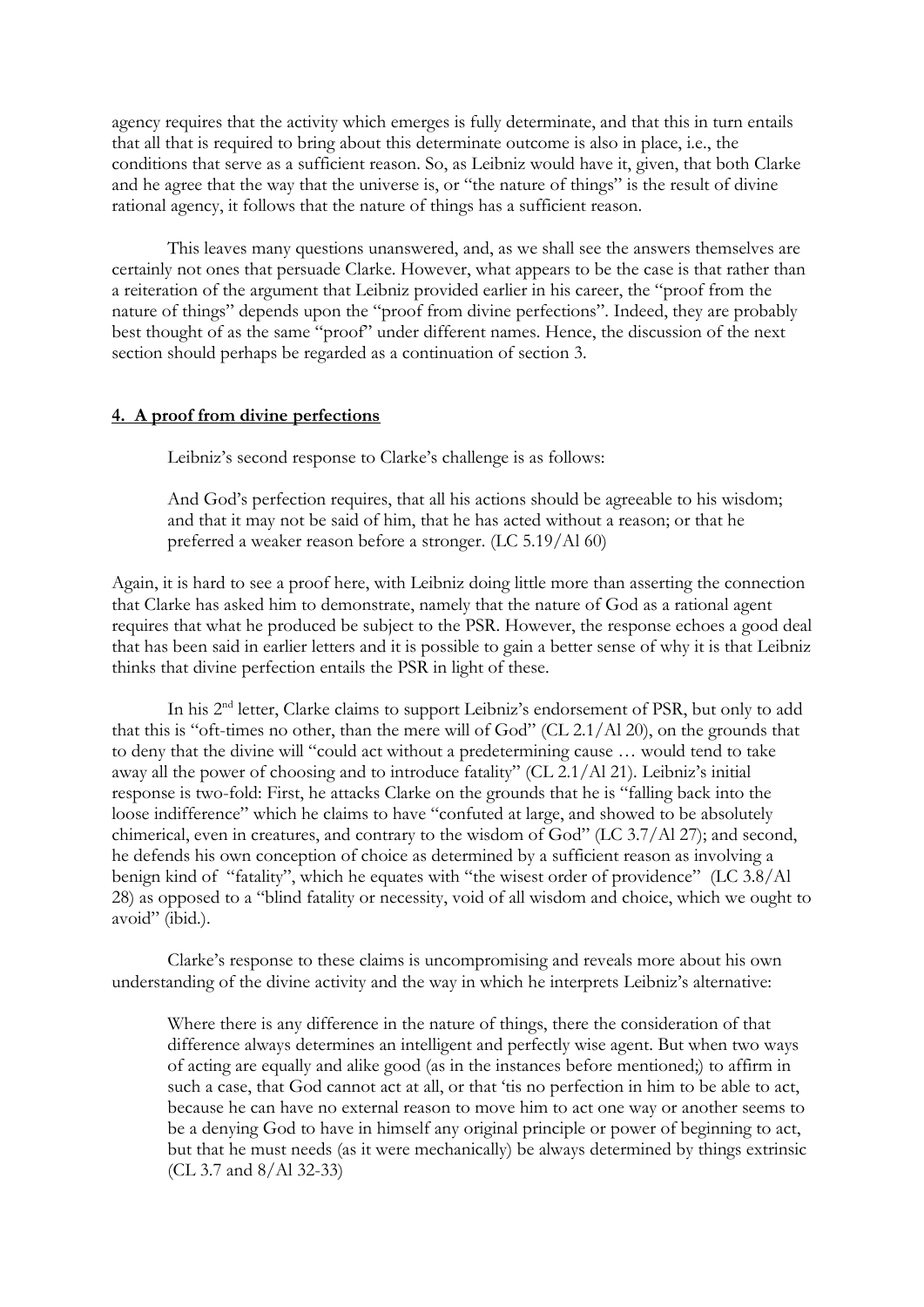Clarke agrees with Leibniz that where the objects of choice differ, God (*qua* perfectly intelligent wise agent) will be determined in his choice by his "consideration of that difference". But this still allows for cases in which consideration reveals equally good options, and hence no difference that could provide a basis for choice. And, to Clarke's mind, Leibniz's claim that God could not act in such a situation is: 1) to deny that God has an internal power to initiate change; and 2) to insist that God is always determined to act by extrinsic causes.

The significance of these claims was clearly not lost on Leibniz, given that his 4<sup>th</sup> letter begins with a somewhat terse response:

1 In things absolutely indifferent, there is no [foundation for]<sup>8</sup> choice; and consequently no election, nor will; since choice must be founded on some reason, or principle.

2. A mere will without any motive is a fiction, not only contrary to God's perfection, but also chimerical and contradictory; inconsistent with the definition of the will (LC 4.2/Al 36)

And he returns to the issues in Section 18 of Letter 4, observing that "A will without reason would be the chance of the Epicureans. A God, who should act by such a will, would be a God only in name" (LC 4.18/Al 39), adding in Sections 19 and 20:

19. When two things which cannot both be together, are equally good; and neither in themselves, nor by their combination with other things, has one any advantage over the other; God will produce neither of them.

20. God is never determined by external things, but always by what is in himself; that is by his knowledge of things, before any thing exists without himself. (LC 4.19-20/Al 39)

We can see how radical the difference is between Leibniz's and Clarke's conceptions of divine activity are in these passages. But, nonetheless it is clear that both men believe that the activity of God as they conceive it, is wise and in accordance with the PSR.

One crucial difference that feeds into Clarke's 4<sup>th</sup> letter and Leibniz's 5<sup>th</sup> letter is Clarke's apparent willingness to embrace the idea that God's activity may in some situations be determined by things external to the divine nature – namely in those situations where alternative courses fail to be "equally and alike good" (CL 3.7 and 8/Al 32) and their natures, as conceived correctly by God, determine the way God acts. This is then contrasted with situations in which God's activity is not so determined, due to indiscernibility (such as deciding where to locate matter in infinite homogeneous space), and here Clarke insists that rational activity proceeds via spontaneous internal act of divine will.

Leibniz objects to this view for two reasons. One is the very familiar idea that God will refrain from acting where there is no better option; but the other is less prominent in his writings. For Leibniz finds himself needing to make the point that God is "never determined by external things" (LC 4.20/Al 39). In his  $4<sup>th</sup>$  letter Clarke returns to the charge that Leibniz's conception of divine action "leads to a universal necessity and fate" (CL 4.1 and 2/Al 45), but he also draws on an analogy that Leibniz himself had introduced in the first section of his 2nd letter (LC 2.1/Al 16). Clarke suggests that Leibniz is assimilating the way in which motives are related

<sup>8</sup> The bracketed material was added by Clarke.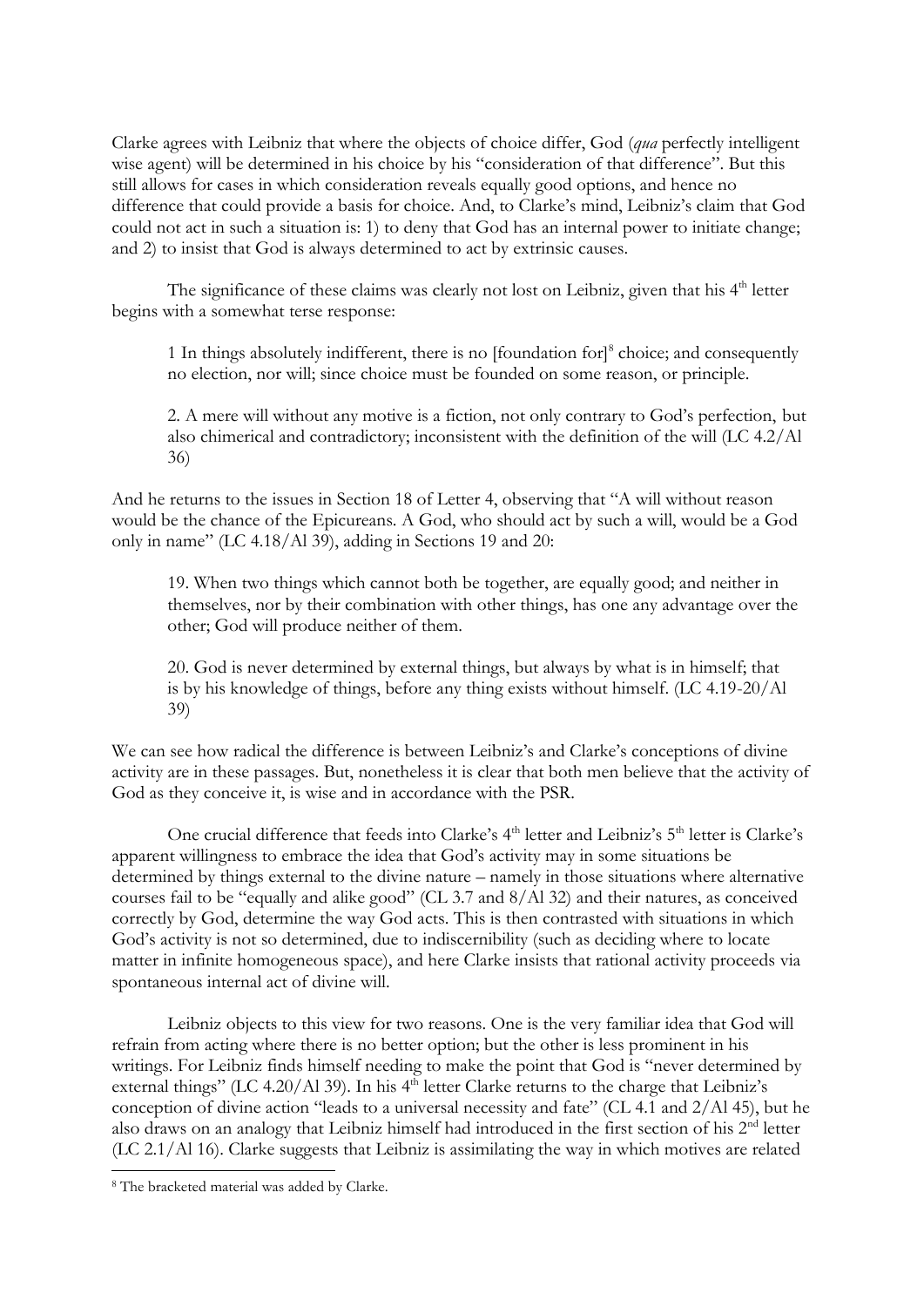to the will to the way in which weights act on a balance, with the stronger motive determining the agent as a heavier weight would, and cases in which the motives are "equally alike and good" leaving the agent unmoved like a balance in equilibrium. Clarke insists that the analogy is inappropriate.

A balance is no agent, but is merely passive and acted upon by the weights; so that when the weights are equal, there is nothing to move it. But intelligent beings are agents; not passive, in being moved by motives, as a balance is by weights; but they have active powers and do move themselves, sometimes upon the view of strong motives, sometimes upon weak ones, and sometimes where things are absolutely indifferent. In which latter case, there may be very good reason to act, though two or more ways of acting may be absolutely indifferent. (CL 4.1 and 2/Al 45)

Here Clarke attempts to articulate a view which allows both that intelligent beings act "upon the view of" of external conditions and yet "move themselves", as opposed to the "merely passive" changes that occur when weights are placed on a balance and the arms move (or not). Leibniz's response in Sections 14 and 15 of his 5<sup>th</sup> letter reveal the inadequacies that he sees in Clarke's sketch of the disanalogy.

In Section 14 Leibniz claims that it is incorrect to think that the patterns of motion when weights are placed on a balance sometimes involve activity and sometimes not. Both the balance and the weights are active whatever the scenario, with the pattern of motion due to the resolution of the activity. But, more importantly, in Section 15 Leibniz tells us how we should conceive of what is going on in agency "properly speaking" (LC 5.15/Al 59). Central to this account is the claim that "motives do not act upon the mind … but 'tis rather the mind that acts by virtue of the motives, which are its dispositions to act" (ibid.). Whilst it is not entirely clear how Clarke conceives of motives, he seems not to think of them as intrinsic features of an agent, but rather as extrinsic features that may be acted upon or not as a matter of the agent's preference, the content of which preference is not amenable to characterization that is independent of the extrinsic motives.

According to Leibniz, this view is one which "divide[s] the mind from its motives, as if they were without the mind … as if the mind had, besides motives, other dispositions to act by virtue of which it could reject or accept motives" (ibid). In contrast, his own is one on which "the motives comprehend all the dispositions, which the mind can have to act voluntarily; for they include not only the reasons, but also the inclinations arising from passions or other preceding impressions" (ibid). For Leibniz, reasons are a subset of the motives that give rise to mental activity, thus for him it is "a manifest contradiction" to claim, as Clarke does, that there could be reasons to act and yet the mind remain indifferent with regard to them, or even choose in spite of them.

The model of agency that Leibniz employs is one on which mental activity arises from a resolution of the motivational power of all the dispositions to act, whether rational or otherwise. As he observes, "if the mind should prefer a weak inclination to a strong one, it would act against itself, and otherwise than it is disposed to act" (ibid). But Clarke's response to this in his 5<sup>th</sup> letter, to which Leibniz never responded, is unsurprising. He insists that Leibniz is "denying the mind to have in itself a principle of action" and continues to claim that "the motive, or thing considered as in view, is something extrinsic to the mind" and that "the impression made upon the mind by that mind is the perceptive quality, in which the mind is passive" (CL 5.1-20/Al 97).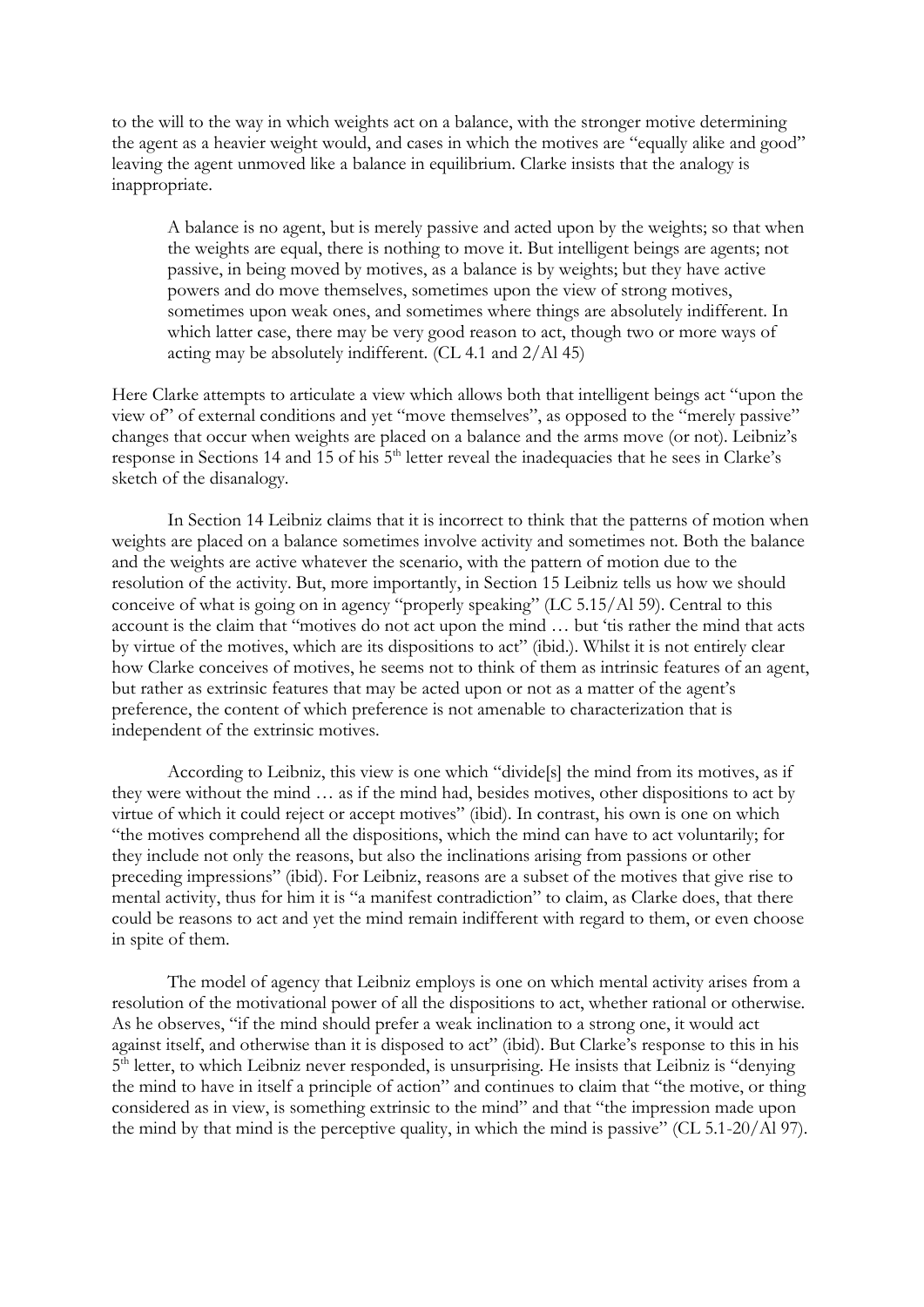For Leibniz rational agency is to be conceived univocally, with the source of activity entirely internal to the mind of the agent. What seems to be at issue here is that by constrast Clarke embraces a characterization of rationally agency is equivocal. In situations where differences in the goodness of external circumstances determine the choice that is made, but in other cases rationally agency is of a completely different character. For it is something that involves determination of the mind that is wholly spontaneous and uninfluenced by the external conditions given that they are identical in all relevant respects. And, perhaps most importantly for the current debate, Clarke is adamant that there are situations in which God's activity is in accordance with the PSR whilst being an entirely spontaneous choice between situations whose goodness is identical – a central case being God's decision to create matter at a determinate position in an infinite homogenous space (see CL 3.7 and 8/Al 32).

If we take a step back from the issue of the possible the resolution of the debate between Leibniz and Clarke, something else comes into view, namely a disagreement regarding the content of the concept to which each of the two men attach the word 'God'. Furthermore, it is a disagreement that is rendered particularly opaque, given that they each agree that God's nature conforms to the traditional triune conception. For this entails that both men regard divine reasonableness as sufficient for God's acting. In other words, and as we have seen, both are in their own way wholly committed to taking something that is plausibly termed the Principle of Sufficient Reason as a principle that holds of the created world in virtue of the divine activity that gave rise to it.

Nonetheless, we are now in a position to understand a crucial difference between these conceptions of rational agency. For, at least in the divine case, it is Leibniz's view that acting on a reason requires: 1) that the content of that which is willed be internal to the agent and fully determinate; and 2) that the activity takes place in virtue of an awareness of that determinacy and the fact that it is the best option available. However, for Clarke, God can be a fully reasonable agent and yet there be an indeterminacy among that objects of choice with regard to goodness, and hence a situation in which divine action emerges through a decision in favour of a course of action, the content of which cannot be rendered fully and determinately intelligible even by God. What we are not in a position to do, however, is to see how Leibniz thought this impasse might be resolved. Leibniz's and Clarke's Gods seem to be different, but Leibniz has not told us why his should be regarded as the true God?

When Leibniz returns to the PSR at the end of his 5<sup>th</sup> letter a number of additional claims are made that appear to speak to why Leibniz thinks we should adopt the principle and I will turn to those in sections 5-7 below. Unfortunately, it seems to me that they take us little further in resolving the impasses that has been exposed. However, in section 8 I will suggest that one interpretation of what Leibniz may have had in mind when he spoke of the ideas that he deemed "too abstruse for the present dispute" (LC 5.130/Al 96) might go some way toward resolving things.

#### **5. PSR and the truths of natural philosophy and metaphysics**

In section 126 of Letter 5, Leibniz suggests that "without this great principle [i.e., the PSR], one cannot prove the existence of God, nor account for many other important truths" (LC 5.126/Al 95). This is a recapitulation of a point made in Letter 2 in slightly more grandiloquent terms. Here, in addition to "the being of God", PSR is said to enable us to "demonstrate … all the other parts of metaphysics or natural theology; and even, in some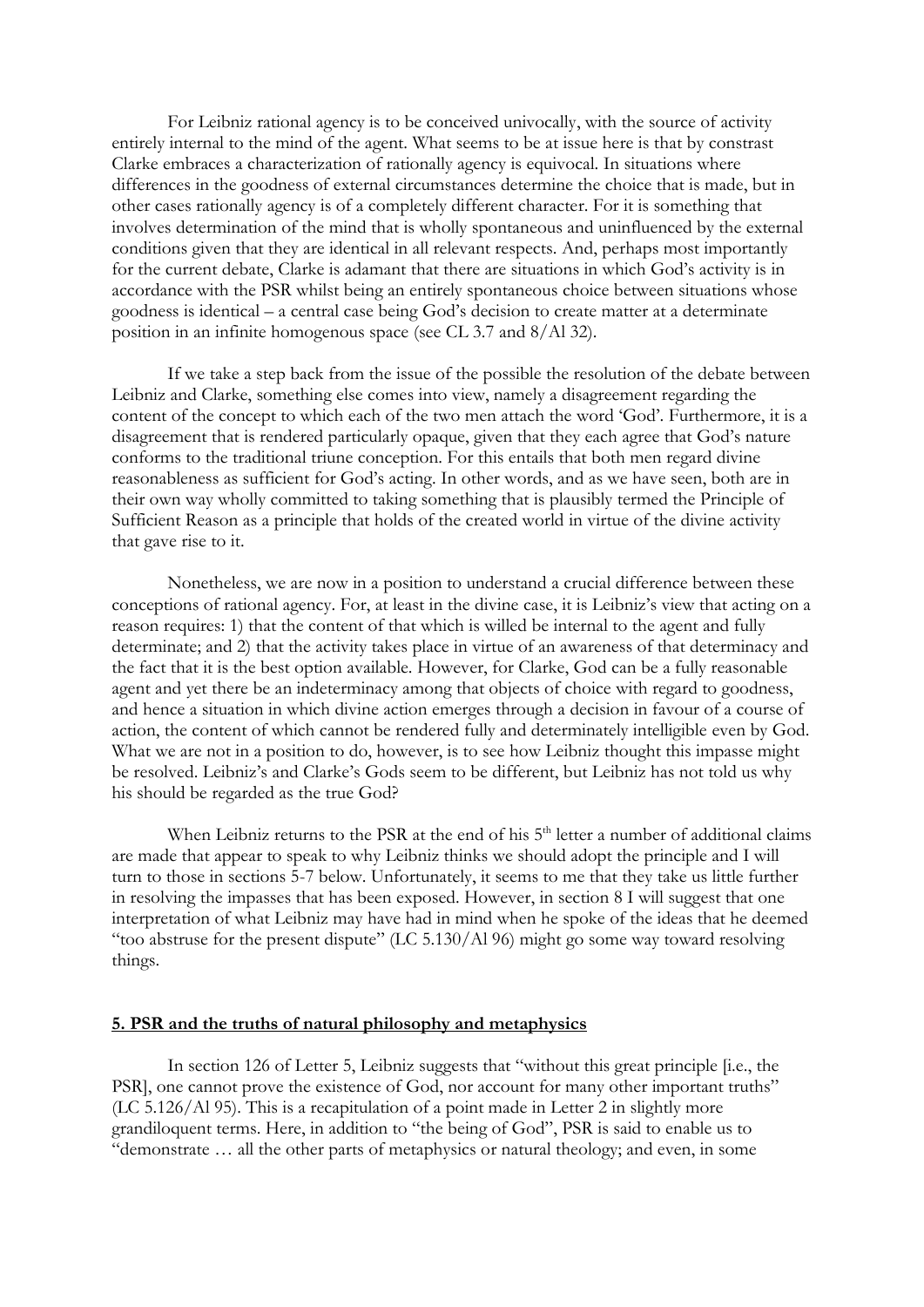measure, those principles of natural philosophy that are independent upon mathematics" (LC  $2.1/Al$  16).

Throughout the correspondence we find various examples of things that Leibniz attempts to establish on the basis of PSR, or mentions as dependent on it, which fill out these more abstract claims. Most famously it is employed in arguing against the existence of absolute space (e.g. LC  $4.13/Al$  38).<sup>9</sup> But Leibniz also invokes the PSR to reject the existence of atoms and the vacuum (LC 4 postscript/Al 44) and to argue for the Principle of the Identity of Indiscernibles (LC 5.21/Al 61 and LC5.26/Al 61-62).<sup>10</sup> Among the things that are mentioned as positive consequences of the PSR, we are told that "in order to proceed from mathematics to natural philosophy, another principle [i.e., PSR] is requisite" (LC 2.1/Al 15). And Leibniz illustrates this by claiming that PSR plays this bridging role in Archimedes *On the Equilibrium of*  Planes mentioned above when "[h]e takes it for granted, that if there be a balance, in which everything is alike on both sides, and if equal weights are hung on the two ends of that balance, the whole will be at rest" (LC 2.1/A 16.). Closer to home, Leibniz also suggests the PSR is used to establish "the dynamic principles or the principles of force. (LC 2.1/Al 16).

Some of the claims that count as "important truths" receive no further elaboration in the correspondence. Others receive discussion and defence where they are presented as at odds with the claim that they are truths about a world created by the rational agency of God. But, perhaps unsurprisingly, they are all claims that Clarke rejects, and which he is no more inclined to accept when it is pointed out that God, as Leibniz conceives of him, did not create a world in which they were true. For, given that Clarke takes the will of God to be a sufficient reason in a way that is completely independent of any specification of the content of that will, there is no way for the kind of constraints that Leibniz invokes to receive any purchase.

That said, one truth on which both men agree, of course, is the proposition that God exists. A number of puzzles arise in connection with Leibniz's suggestion that the PSR is required to demonstrate this. It is not surprising to find Leibniz claiming that God's existence can be proved in this way, given that it is a 'cosmological argument', one of the most common forms of argument for God's existence in natural theology. But it is *prima facie* surprising that Leibniz suggests that without the PSR one *could not* prove God's existence. It is true that Leibniz sometimes emphasizes this kind of reasoning in considering the existence of God and that there are contexts where it is presented alone. <sup>11</sup> However, he employs several other strategies for arguing for God's existence throughout his career, and in the contemporary *Monadology* we find versions of the ontological argument (Section 45 – GP VI, 614/AG 218) and the so-called 'argument from eternal truths' (ibid.).<sup>12</sup>

The text of the correspondence does not allow us to resolve this. But one possibility is that Leibniz thought that the other arguments would have had no purchase in the context of a discussion with Clarke, or at least that this one would have been uncontentious in a way that might not have been true of the others. Furthermore, as Ezio Vailati observes (1998, 195 note 2 ), Clarke not only offered a version of this argument, the whole of his *A Demonstration of the Being* 

-

<sup>9</sup> For helpful discussion of these arguments see Section 2 of Brown (forthcoming) 'The Leibniz-Clarke Correspondence' in P. Lodge and L. Strickland eds. *G.W. Leibniz: Key Philosophical Texts* (Oxford: Oxford University Press, forthcoming).

<sup>&</sup>lt;sup>10</sup> For differing views of the ways in which this argument proceeds, see Jauernig (2008, 208-12) and RodriquezPereyra, (2014, 104-14).

<sup>11</sup> For example, it is the focus of detailed elaboration in the piece *On the Ultimate Origination of Things* of 1697 (GP VII, 302-8/AG 149-55) and is the only argument for God's existence that appears in Leibniz's only published book *The Theodicy* as the focus of Section 7 of Part 1 (GP VI, 106-07/H 127-28).

<sup>12</sup> See Look (2014) for a useful overview of Leibniz's arguments for the existence of God.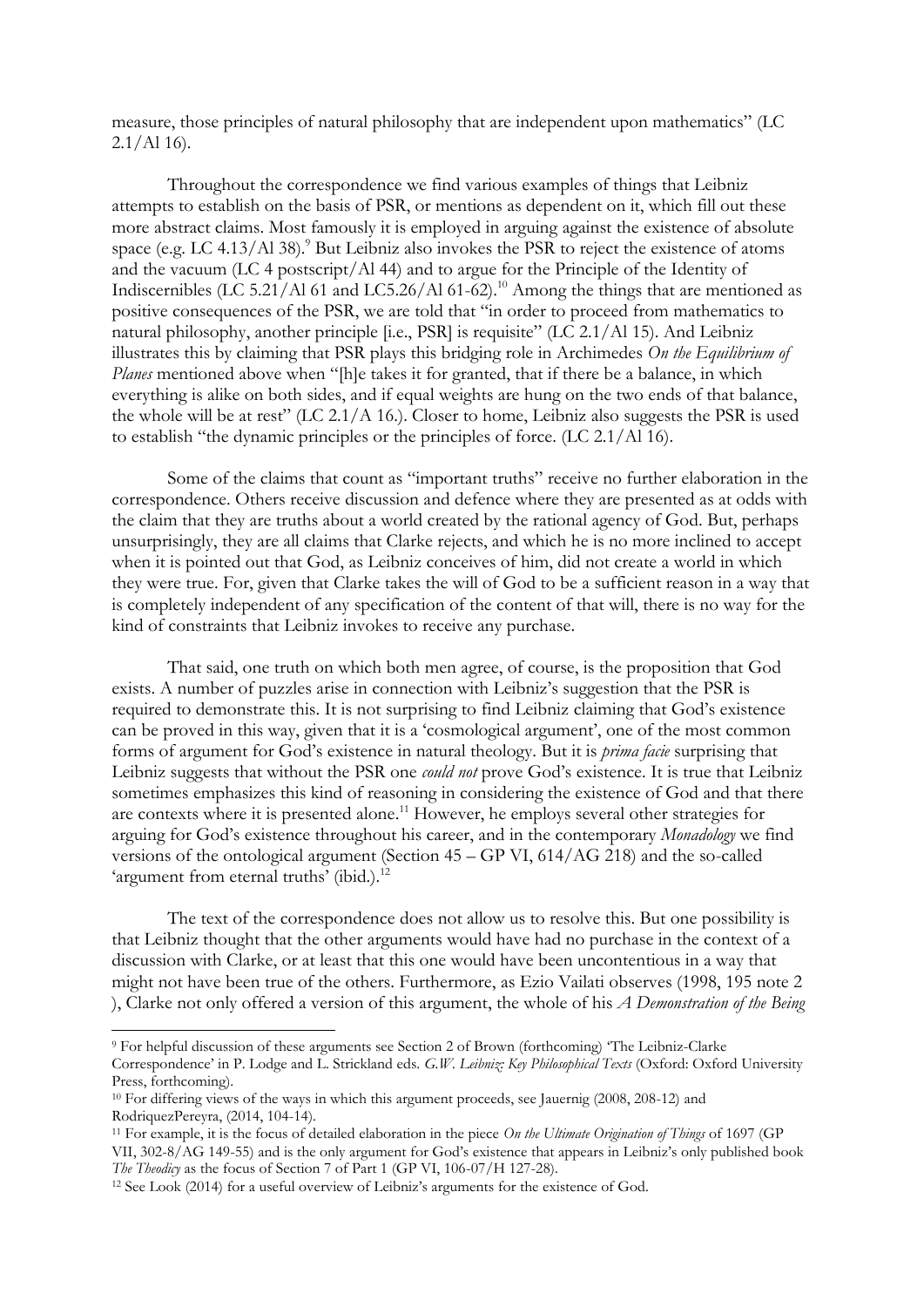*and Attributes of God And Other Writings* can be regarded as an extended cosmological argument. Thus, it makes some sense for the cosmological argument to be a topic of discussion in the correspondence. However, this still leaves us without a way of defending Leibniz's claim that the fact that the PSR can be used in this way is grounds for the PSR itself. Moreover, it is hard to see how such a strategy could go.<sup>13</sup>

One might also worry that Leibniz appears to be opening himself up to a charge of circularity by claiming that the PSR is required to prove God's existence whilst offering it as an argument for the PSR. Two avenues seem worthy of consideration here. We have already seen that Leibniz embraces non-PSR grounded arguments for God's existence. But it is also worth noting that the argument occurs in the context of a correspondence in which his opponent has granted that God exists. And, as we have seen, a central part of the dispute concerns the relation between two competing conceptions of divine agency and what is involved in a commitment to the PSR. Both men agree that the two go hand in hand. Thus, at least in this context, it might have been legitimate for Leibniz to regard the circle as virtuous. But, again, it leaves the claim that the PSR can be justified on the basis of its employment in proving God's existence looking implausible.

Section 127 is also devoted to claims about the relation between the PSR and natural philosophy. Here Leibniz suggests that there are "chimeras" (LC 5.127/Al 96), "fictions [or] spectres of imagination" (LC 5.48/Al 72), belief in which has resulted from the fact that that "it [i.e., PSR] has been neglected, out of carelessness, on many occasions" (LC 5.127/Al 95). Leibniz offers several examples, namely "an absolute real time or space, a vacuum, attraction in the scholastic sense, a physical influence of the soul over the body [and of the body over the soul]<sup>14</sup> and a thousand other fictions, either derived from erroneous opinions of the ancients, or lately invented by modern philosophers" (ibid.), among which he explicitly mentions, for the moderns Henry More's "spirits that can make themselves impenetrable" (LC 5.48/Al 72), and for the ancients Epicurus's "groundless declination of atoms" (LC 5.128/Al 96). But here again there is little of dialectical significance as Leibniz is drawing attention to claims that Clarke would or does either reject or embrace on different grounds.

# **6. The ubiquitous use of PSR**

The previous section was concerned with arguments that turn on the relation between particular empirical truth claims and the PSR. But Leibniz also tries to argue for the PSR on more generic empirical grounds. In section 127 of Letter 5 we find the observation, "Has not everybody made use of this principle upon a thousand occasions?" (LC 5.127/Al 95). Leibniz does not say more about why he takes this to be significant, but we might assume he is suggesting that some kind of support for the PSR is to be found by observing that people have found using the principle to be a worthwhile thing and are aware that other people seem to have acted in this way as well.

In Section 129 of Letter 5 Leibniz turns again to facts about the actual use of PSR. He notes that he has "often defied people to allege an instance against that great principle, to bring any one uncontested example wherein it fails. But they have never done it, nor ever will" (LC 5.129/Al 96)). In light of this, Leibniz suggests that "one may reasonably judge, that it will succeed also in unknown cases, or in such cases as can only by its means be known" (ibid.) and

<sup>&</sup>lt;sup>13</sup> It is interesting to note that Leibniz also restricts himself to the cosmological argument when presenting reasons for believing in the existence of God in Section 7 of *The Theodicy* (GP VI, 106-07/H 127-28

<sup>14</sup> Material in brackets added by Clarke.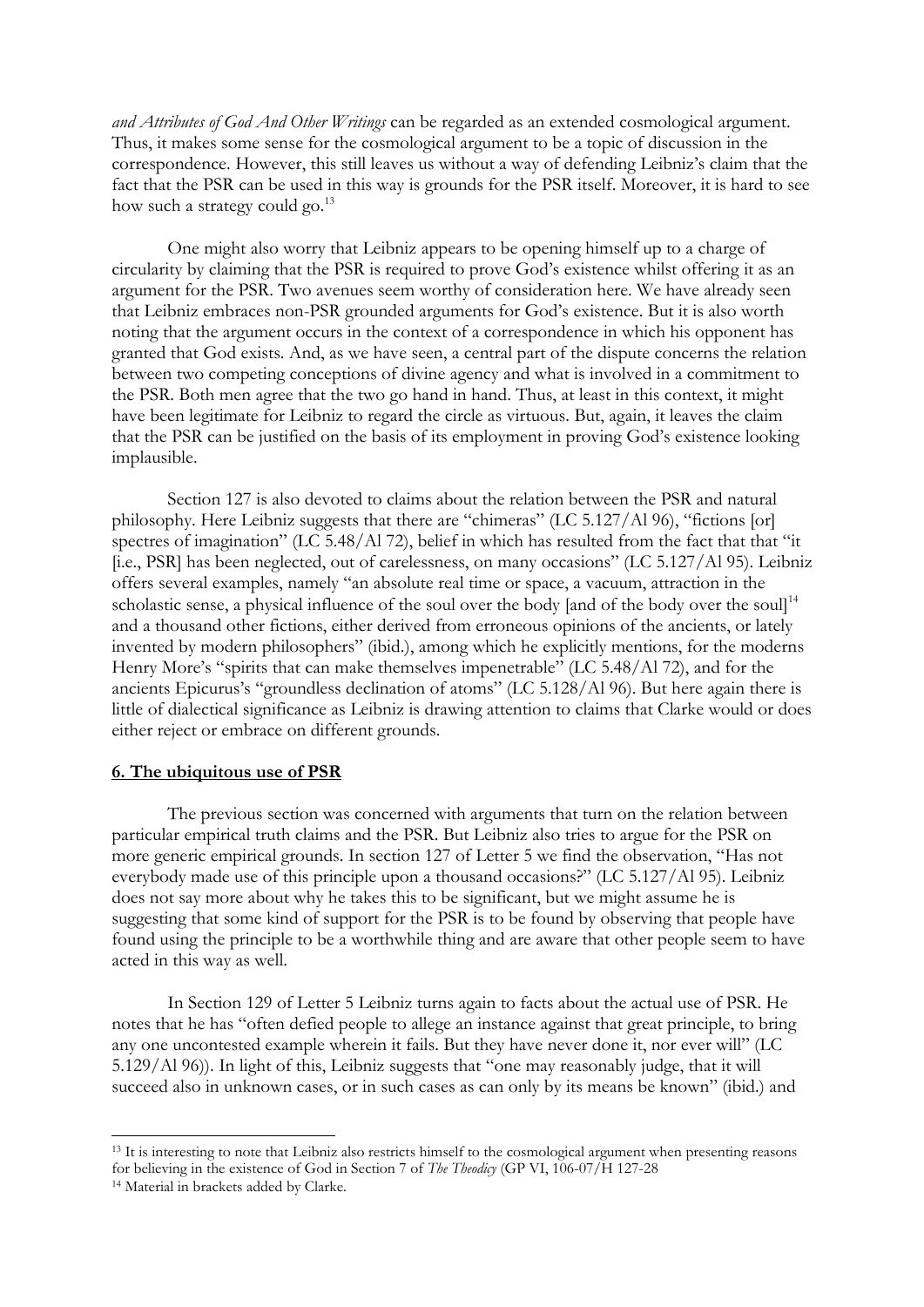that the principle can be justified "according to the method of experimental philosophy which proceeds *a posteriori*" (ibid.).

Construed literally the claim that we know from experience *everyone* uses the PSR on many occasions is clearly problematic. But a more charitable reading, namely that experience shows that people generally employ the principle is more persuasive, at least if we understand it to mean that people generally engage in the practice of looking for reasons for things until they take themselves to have found a reason that satisfies their search. But to claim that this amounts to there being a general tendency to search for genuinely sufficient reasons is harder to sustain. As I noted at the beginning of the paper, Leibniz provides no examples of sufficient reasons that have been given, and leaves us with the thought that "the principle of the best" might really be the only one where we are restricting our attention to claims about created reality.

But, in addition to this, some of the best-known receptions of Leibniz's writings provide us with examples that strike some people as clear cases that defy the PSR. Here I am thinking of the various examples of 'senseless' suffering in Voltaire's *Candide* and the only slightly less famous passages from Dotoevsky's *The Brothers Karamazov,* in which Ivan discusses the problem of evil with his brother Alyosha and contemplates the torture of innocent children – focusing in particular on the case of an eight year old deliberately torn apart by hunting dogs in front of his mother on the command of a nobleman for a minor misdemeanor. Ivan takes it to be "beyond a shadow of doubt what [he has] to say" (Dostoyevsky 1958, 286). We can interpret these examples in the conventional way, namely as challenges to Leibniz's thesis that the actual world is the best of all possible worlds. But another way to put the point is to suggest that insofar as there are events of this kind, they are events for which no reason could be given that would render their taking place intelligible.

At least as problematic is Leibniz's claim that the methods of experimental philosophy, i.e., inductive reasoning, can be used to justify employing the PSR. This is perhaps most straightforwardly read as the claim that past experience of the kind evinced suffices for not more than the rational expectation that PSR will succeed in future cases. But Leibniz makes the stronger claim that those who attempts to provide a counterexample "never will", i.e., that the PSR is both an infallible principle and that this can be established through induction. Indeed, this is something that is further compounded by the fact that Leibniz is committed to the existence of an actual infinity of created beings (e.g., see GP I, 416; A IV, 1393/Ar 234-35). There is clearly scope for turning to Leibniz's views about the logic of the experimental philosophy at this point. But, to the extent that he is serious in his claim that the PSR holds universally, it is hard to see how there could be a plausible empirical justification.

For all of this, however, it is clear that Leibniz is onto something. For it is hard to deny that a commonplace aspect of human thinking and communication is the tendency to ask why, and to be satisfied only when one has been given reasons that render events, situations, and truths intelligible to one. And, whilst it may not be the case that the answers in such cases are sufficient reasons in the strict sense, there is a more ordinary sense in which we relent in a satisfied way when, and only when, we discover or are convinced that conditions the obtaining of which suffice for that about which we asked have been found to obtain. Thus, although our search for sufficient reasons always fails, it seems as though we continue to search for them, and, moreover, that we stop at the point where it seems to us as though we have found them. One need only interact with an inquisitive three year old to be reminded all too much of this phenomenon, and the even more interesting phenomenon of the child who has to be told to stop asking for reasons! So one might wonder where Leibniz's point is that as a matter of fact the PSR is ubiquitous in the sense that its functions, sometimes unconsciously as a regulative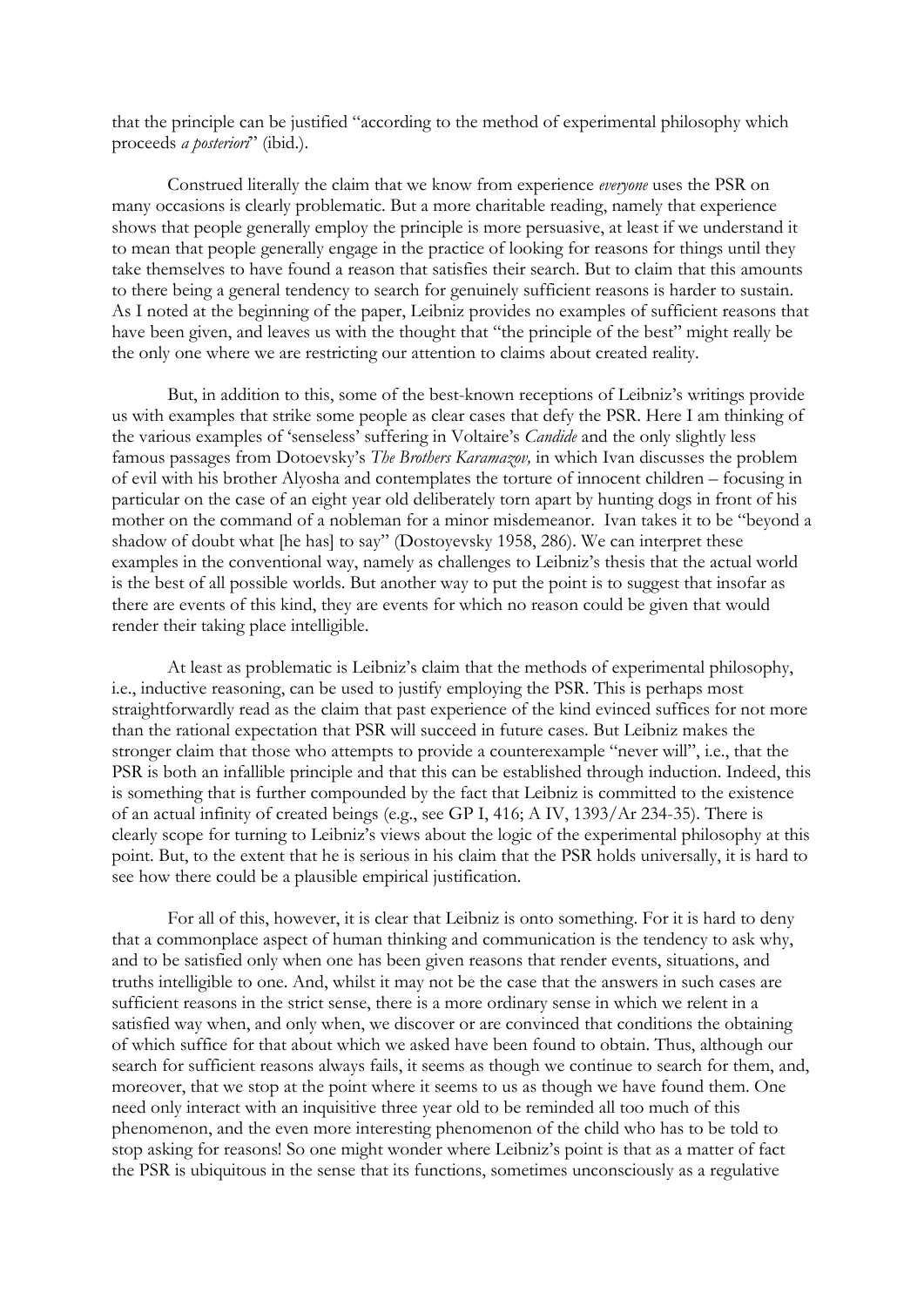idea in our deliberation. But whatever is the case here, it becomes clear from the following section of Letter 5, that Leibniz does not want to rest his case entirely on such claims.

### **7 To deny PSR is to be reduced to absurdity**

When offering his *a posteriori* justification in Section 129 of Letter 5 Leibniz adds that it would hold "even if the principle were not otherwise justified by pure reason, or *a priori*" (LC 5.129/Al 96). And, whilst he is not explicit, it appears that Section 130 is intended to provide this *a priori* justification. Here Leibniz observes that "To deny this great principle, is likewise to do as Epicurus did; who was reduced to deny that other great principle, namely, the principle of contradiction; which is that every intelligible enunciation must either be true or false" (LC 5.130/Al 96). Leibniz does not explain just what the connection is between the denial of the PSR and PC, however he adds "I believe reasonable and impartial men will grant me that having forced an adversary to deny that principle [i.e., PSR] is reducing him *ad absurdum*" (LC 5.130/Al 96-97).

Leibniz is clearly less transparent than we might wish here. But what we seem to be hovering around at this point is the thought that it is somehow a requirement on being a "reasonable" person that one accept the PSR, just as it would be unreasonable to deny the PC. One might wonder whether there are resonances here with the justification of induction that we find in the work of P. F. Strawson, namely that it is constitutive of the practice of thinking rationally about unobserved cases that we utilize induction (see Strawson 1952, 256-63). Might Leibniz be claiming that is constitutive of thinking rationally more generally that one act in accordance with the PSR?

If this is the position, one obvious worry is that there is nothing new here and that, just as Leibniz has isolated one feature of the divine nature and offered a conception of its necessary conditions, such a strategy might be available to Clarke as well. Thus, we seem to face the very same impasse that has arisen again and again in the debate between the two men. For why couldn't Clarke make exactly the same Strawsonian move? Leibniz is making a pitch for the claim that we our understanding of what it is to be rational involves a commitment to the intelligibility of things in his sense. But surely Clarke would have claimed the same for his view. In the next section, I will build on this thought in offering a speculative rendition of the "abstruse" justification that Leibniz did not share with Clarke.

### **8. An abstruse justification?**

At this point we have covered almost all of what Leibniz has to say in favour of the PSR in his swansong. Indeed, in Section 130, the very last of the correspondence, Leibniz claims that he has "already said, what is sufficient to justify [the PSR]" (LC 5.130/Al 96). But he then adds "I might say something more upon it, but perhaps it would be too abstruse for this present dispute" (ibid.). Unfortunately, nothing more is said, but at the risk of going completely off piste, I want to end with some speculative thoughts about what Leibniz's abstruse thoughts might have been based on writings other than the correspondence.

As we have now seen, the issue between Leibniz and Clarke appears to turn on a dispute over the proper conception of rationality, and thus the concept of God that includes this conception. The question at hand is what other "abstruse" reason Leibniz might have given for arbitrating between them. I want to consider three separate approaches that have some basis in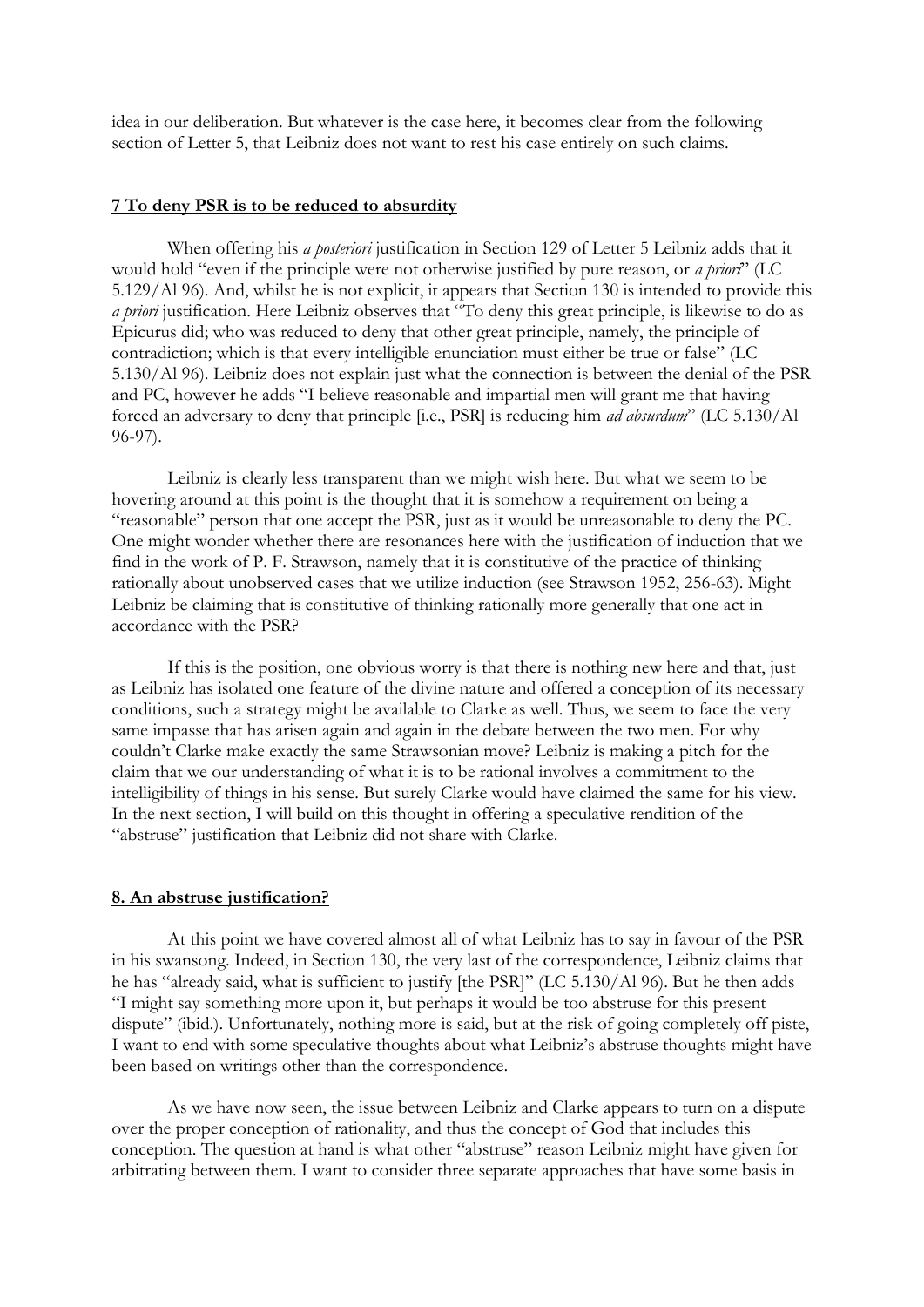things that Leibniz says elsewhere, in order of abstruseness. Clearly, it is impossible to know which, if any, of these Leibniz might have had in mind. But I want to use the opaque nature of this claim to take the opportunity to engage in some more speculative exegesis, recognizing that the main part of what I will say invites and demands a good deal of further exploration.

The first kind of consideration that Leibniz may have had in mind should probably not really count as abstruse, given that it is a complaint that he levels throughout his life at those whom he perceives as defending a 'voluntarist' conception of God of the kind that Clarke does.<sup>15</sup> But I think it is nonetheless worth mentioning. As we have seen, Clarke allows that divine willing might take place in situations where there was no intelligible content to that which was willed. For Leibniz, this leaves Clarke in the position where there is no intellectual basis on which a judgement of the goodness of God's action can be determined. Furthermore, Leibniz believes that this leaves Clarke (assuming he wishes to claim that God's activity is good) in an untenable position. For his is required to maintain that God's activity and its consequences are good simply in virtue of God having willed them so, much as he was willing to claim that God's activity is reasonable simply because it is the product of a wise creator. The problem with this from Leibniz's perspective is that it entails that anything that God had willed would have counted as good, something that reduces God to a tyrant who is to be feared, rather than a good God who deserves our love.

Aside from the fact that it is too commonplace in Leibniz's writings to really deserve the title 'abstruse', dialectically, this again moves things along no further. For as should be obvious by now, this kind of response would not have moved Clarke. For it is simply a part of the package to which he was self-consciously committed. Indeed, it may have been for this reason that Leibniz did not think it worth adding this consideration despites is being common in his other work.

Another strategy that Leibniz might have adopted is more abstruse, at least in the sense that it is not one that he appeals to as often. Indeed, the only occasion of which I am aware in which he does use this strategy is in a letter to Burcher de Volder, with whom he corresponded between 1698 and 1706. One of the key disputes between the two men concerns the proper conception of substance. Whilst the debate is very complex, we need take note of very little of that here. The key point is that during the debate De Volder offers a conception of substance as that which can exist independently of anything else. <sup>16</sup> Among a number of objections which Leibniz raises is the following from his letter of July 6, 1701: "I might point out that your concept of substance does not seem to agree with those things that are commonly so called" (LDV 207). And he elaborates in his letter of December 27, 1701:

I admit that you are within your rights to understand the word *substance* so that God alone is a substance and other things are called something else. But it is my intention to look for a notion that will apply to others and agrees with ordinary ways of speaking, according to which you, I and others are counted as substances. (LDV 223)

What we see here appears to offer a means by which Leibniz might try to arbitrate between his and Clarke's conception of God, namely on the grounds that the proper conception ought to track the extension of the word 'God' as commonly employed. But, interesting as this strategy is, it is again hard to see that Clarke should have been moved by anything of this kind.

<sup>15</sup> For a particularly clear discussion, see the *Meditation of the Common Concept of Justice* dating from 1703 (PW 45-51). For useful discussion see Arthur (2014, 170-71).

<sup>&</sup>lt;sup>16</sup> For further discussion of De Volder's views and other responses that Leibniz offered, see LDV li-lx.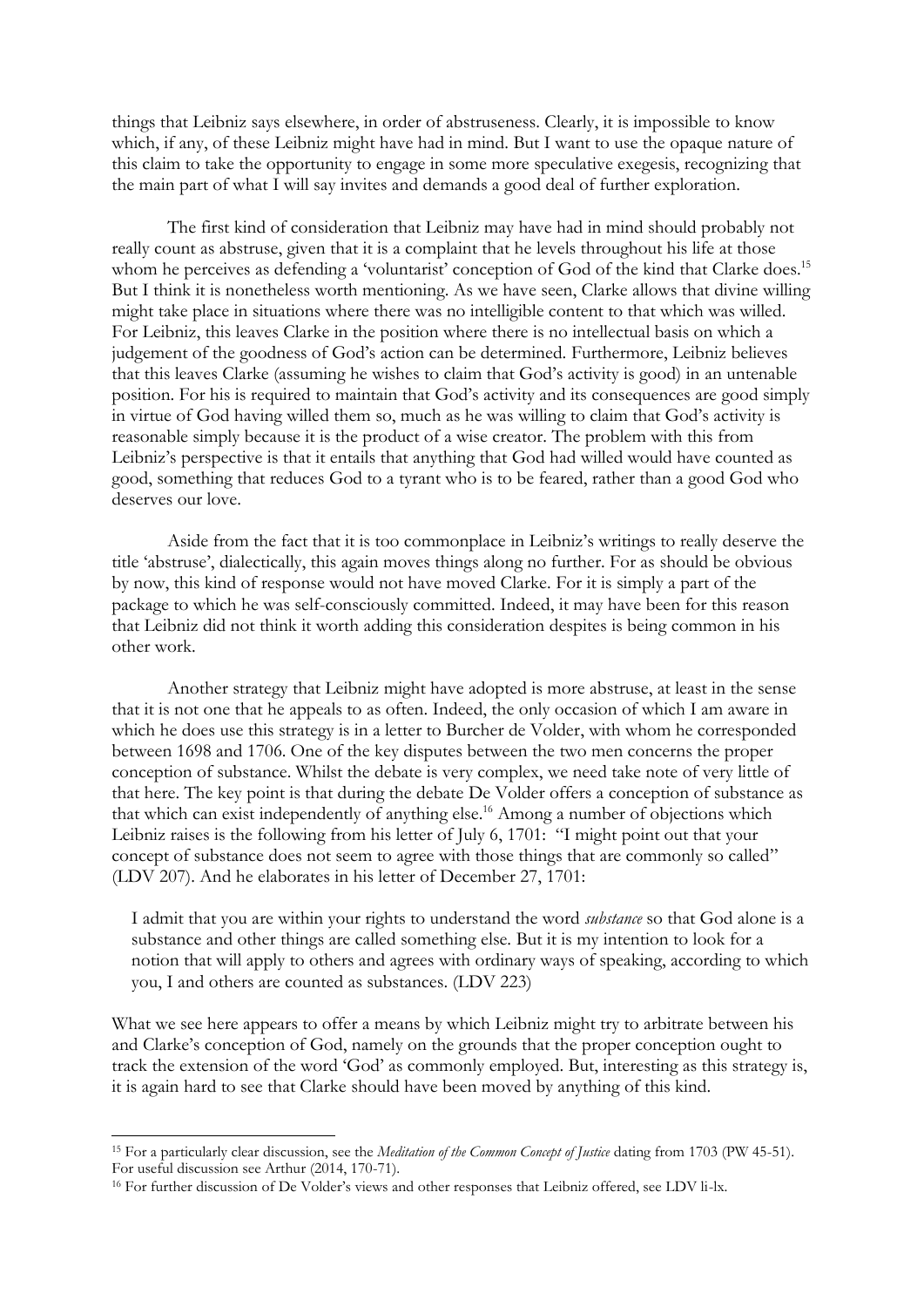For one thing, the analogy with the concept of God is a little awkward. With the case of substance, Leibniz points to the fact that a class of entities that would generally be called substances, namely human beings, do not fall under the extension of De Volder's definition of the term. But Leibniz and Clarke are arguing about the properties that should be ascribed to a being to whom they both take themselves to have successfully referred. Nonetheless, one might think that Leibniz could appeal to the thought that appeal to traditional understanding of the term should prevail in the case of the dispute. But whatever the merits in the case of the term 'substance', this strategy would have been weak in the current context. It is true that in being adamantly opposed to divine voluntarism, Leibniz stood in a long line of philosophical theologians, stretching at least as far back as St Thomas Aquinas, who would have agreed with him. But there is an equally well-established tradition of divine voluntarists, including the other 'giants' of later medieval philosophy Duns Scotus and William of Ockham, who would have opposed him. Thus, to the extent that Leibniz could have appealed to common usage, he would have met equivocation of a kind that would help neither him nor Clarke. I want then to turn to another, even more speculative suggestion, which at least has the hermeneutic virtue of tracking Leibniz suggestion that he had something abstruse in mind.

This consideration is drawn from a discussion of a little-known piece, which probably dates from around 1693, that was given the title "Leibniz's Philosophical Dream" by an early keeper of Leibniz's papers.<sup>17</sup> In this complex piece, which might be thought to be Leibniz's attempt at a version of Plato's allegory of the cave, a journey is described in which Leibniz is brought by a pair of guides to the use of "intelligence or reason". My analysis of it will be based on the admittedly questionable hermeneutic principle that we should take it as an account of Leibniz's actual experiences in its essentials if not in all its imagery.

At the start of the piece Leibniz portrays himself as someone who "naturally loved to act well and to know the truth," (LH 108) but adds: "I was satisfied with what I was among men, but I was not satisfied with human nature" (ibid.). He describes the problem as arising because he "often considered with chagrin the hardships to which we are subjected" (ibid.) The particular hardships that Leibniz mentions at this point are "the shortness of our life, the vanity of glory, the improprieties that are born of sensual pleasure, the illnesses that overwhelm even our spirit; finally, the annihilation of all our greatness and all our perfections in the moment of death, which appears to reduce to nothing the fruits of our labors" (ibid.) Leibniz then adds: "these meditations left me full of melancholy," and that "it appeared that I punished myself unnecessarily, that a successful crime was worth more than an oppressed virtue, and that a madness that is content is preferable to an aggrieved reason" (ibid.)

Implicit here is the thought that Leibniz was tempted to turn away from acting well and the pursuit of truth, given the despair he suffered when contemplating the stark reality of a finite human existence and the fact that acting well was often less well-rewarded than "successful crime" (ibid.). But next we are told that, at this point in his life, he "resisted these objections and directed [his] spirit on the right course by thinking about the divinity who must have given a proper order to everything and who sustained my hopes with the expectation of a future capable of redressing everything" (ibid.) However, he goes on to suggest that this alternate focus on a mode of life governed by religious belief was of limited help:

-

<sup>17</sup> See LH 108-111. This piece is also translated in the original *Everyman* edition of *The Philosophical Writings of Leibniz* which was translated by Mary Morris and published in 1934 (PWL 253-57). However, it is notable that is was left out of the volume, which was the standard introductory selection for many years, when it was re-edited by G. H. R. Parkinson in 1973 (MP). I quote from the translation by Donald Rutherford, from whom I take the dating, at http://philosophyfaculty.ucsd.edu/faculty/rutherford/Leibniz/translations/Dream.pdf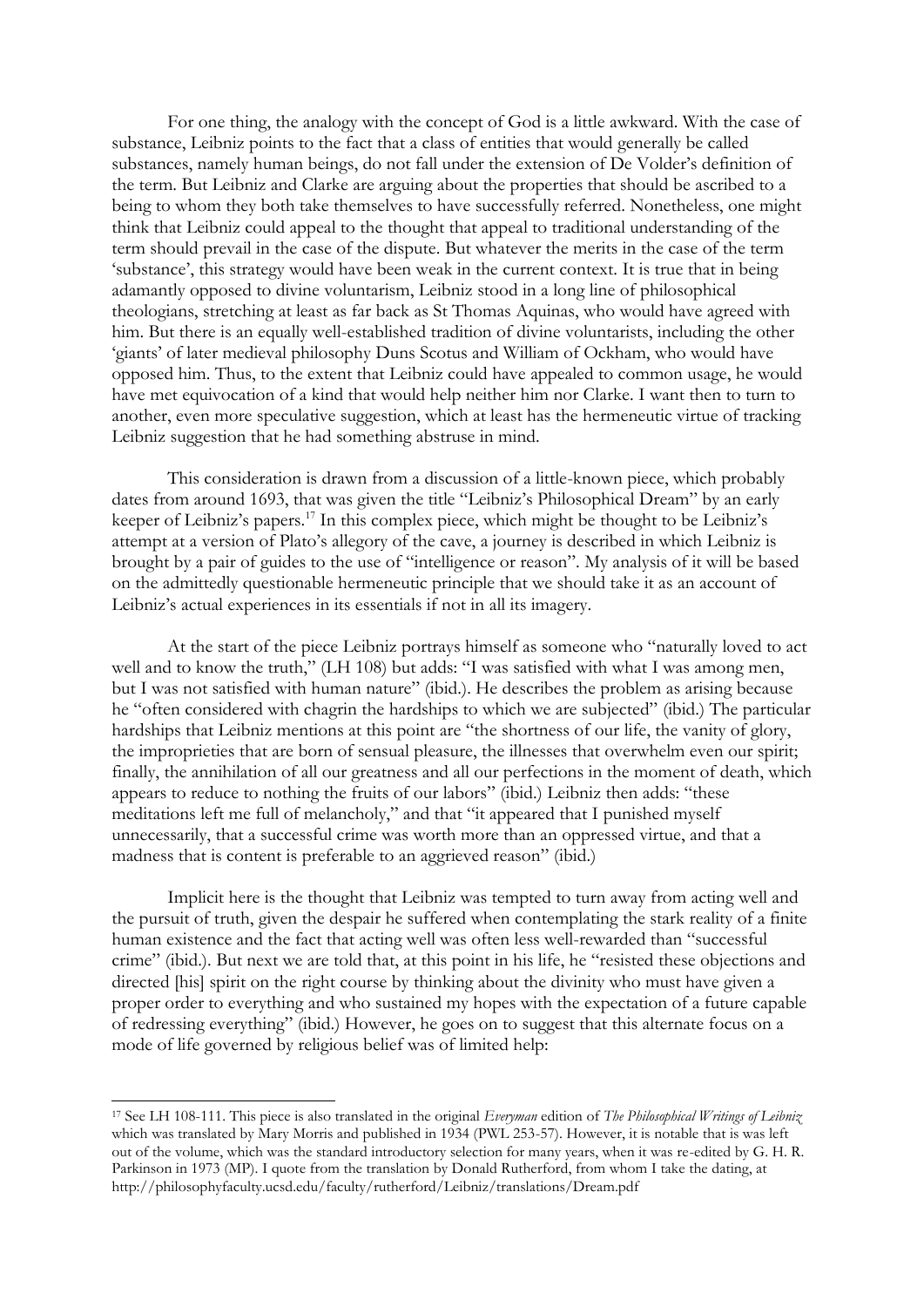This conflict was renewed in me by the sight of some great disturbance, either among men, when I saw injustice triumph and innocence chastened, or in nature, when hurricanes or earthquakes destroyed cities and provinces and caused thousands to die without distinguishing the good from the wicked, as though nature cared no more for us than we trouble ourselves about ants or worms that we encounter in our path. I was greatly moved by these spectacles and could not stop myself pitying the condition of mortals. (ibid.)

What follows next is a description of a dream which occurred at some point when Leibniz found himself "fatigued from these thoughts" (ibid.). The dream comprises a situation in which Leibniz finds himself in a cavern surrounded by people pursuing "luminous trifles they called 'honors', or glittering little flies they called 'riches'" and by "many who searched the ground for bright bits of wood they called 'sensual pleasures'" (LH 108-09). The fate of those following these "evil lights" vary. Some switched from one evil to another, some are said to have "quit the chase altogether because of exhaustion or despair", some "who ran blindly and often believed they had reached their goal fell into crevasses", and some "were bitten by scorpions and other venomous creatures that left the wretched and often mad" (LH 109) But not only does the dreamscape contain people who are drawn to worldly pursuits and suffer as a consequence, they are people who appear bound to this fate. For Leibniz adds:

Yet neither these examples nor the arguments of persons better informed stopped others from chasing the same hazards and even entering into fights in order to forestall rivals or keep themselves from being forestalled. (ibid.)

In the world of the dream, the tendency to fall prey to the horrors that befall those who choose worldly pursuits is portrayed as impervious both to the observation that it yields misery and to the persuasion of those who might be able to provide arguments for behaving otherwise.

It is natural to ask at this point, where Leibniz positions himself in this scenario. But this is only possible once we add his description of the ultimate escape route.

In the vault of this huge cavern there were little holes and almost imperceptible cracks. Here a trace of daylight entered; yet it was so weak that it required careful attention to notice it. One frequently heard voices which said, "Stop you mortals, or run like the miserable beings you are." Others said, "Raise your eyes to the sky." (ibid.)

Leibniz suggests that "no one stopped" on account of these additional features. But this is not meant to imply that no one paid attention, since he quickly adds "I was one of those who was greatly struck by these voices. I began often to look above me and finally recognized the small light which demanded so much attention" (ibid.) As the dream continues, the light becomes the focal point of attention. Leibniz tells us that:

It seemed to me to grow stronger the more I gazed steadily at it. My eyes were saturated with its rays, and when, immediately after, I relied on it to see where I was going, I could discern what was around me and what would suffice to secure me from dangers. (ibid.)

At this point, Leibniz is told that the light signifies "what is called 'intelligence' or 'reason' in us" by a "venerable old man who had wandered for a long time in the cave and who had had thoughts very similar to mine" (ibid.).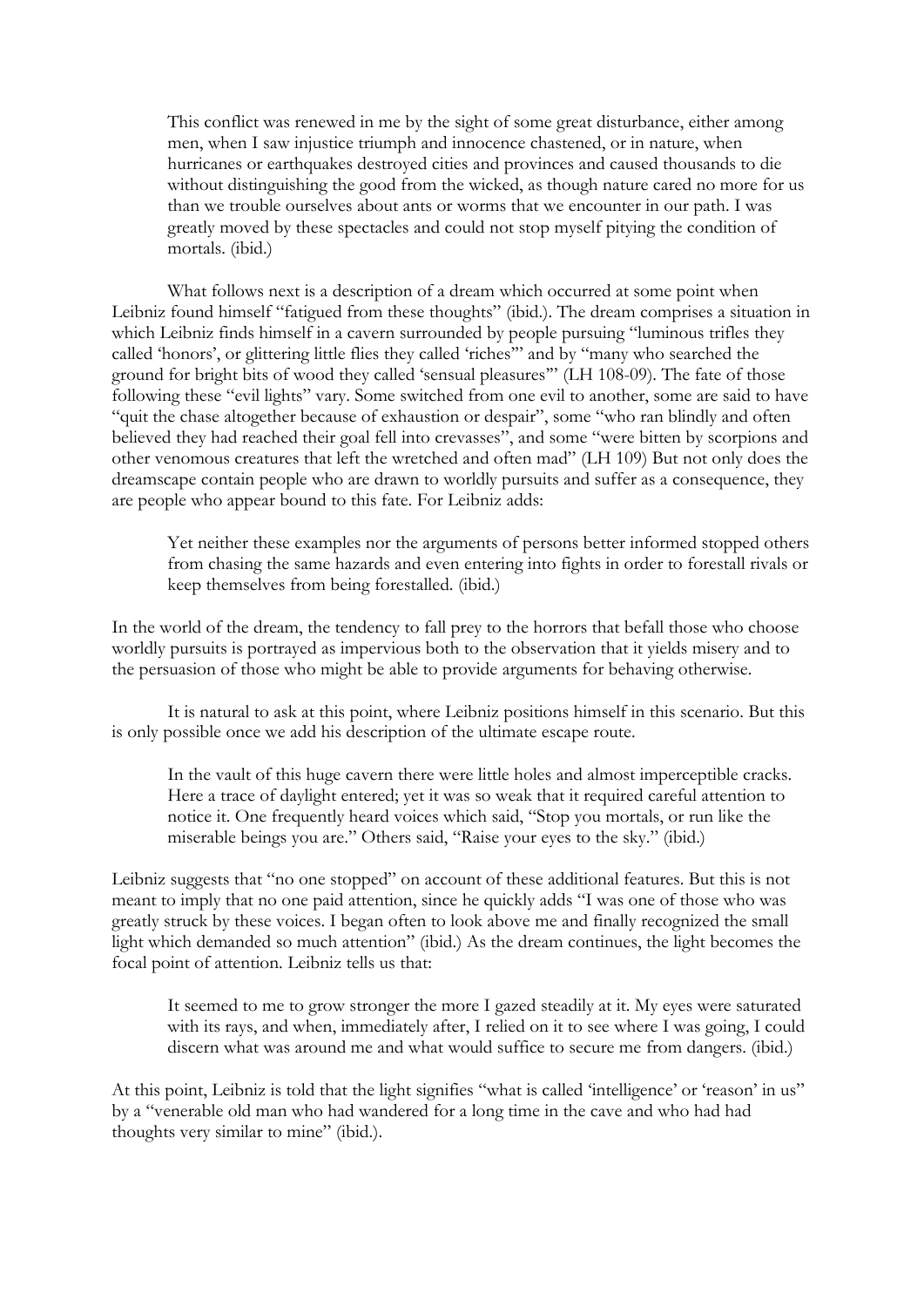In conjunction with the passage above, we can see that Leibniz is constructing a story according to which he chances upon the faculty of reason, is drawn to and overcome by it, and then relies on it. Leibniz is not explicit about the nature of this faculty, but throughout the discussion with Clarke we have seen Leibniz return to the thought that adherence to the PSR is at least partially constitutive of what it is to think properly and engage in rational agency. Indeed, it seems to me that this is what is implied in Sections 31 and 32 of the contemporary *Monadology*, when Leibniz observes that "Our reasonings are based on two great principles, that of contradiction … and that of sufficient reason" (GP VI, 6612/AG 217). Thus I want to suggest that Leibniz's commitment to being guided by this "light" is a comitment to a practice which has the PSR (and the PC) as constitutive foundational principles.<sup>18</sup> This is clearly related to the Strawsonian idea mentioned above, but here there is something additional. For Leibniz suggests that "a venerable old man", i.e., someone with legitimate authority (Plato himself perhaps?) has anchored the terms "reason" and "intelligence".

In this context there is no other game in town, so the contrast with Clarke's conception of intelligence or reason is not made explicit. But there can be no doubt that it is the one that is favoured by Leibniz himself that is being discussed and sanctioned and, as such, that Clarke's is being implicitly rejected. Thus, we find something that, to Leibniz's mind at least, might lead us out of the impasse in his dealings with Clarke and voluntarism more generally. For what we also see is that Leibniz offers considerations that speak to why we might commit to a mode of being which is grounded in acting in accord with his conception of reason, and hence of the PSR. More precisely, he suggests that he in virtue of this commitment he could: 1) see where he was going; 2) see what was present in his environment; and 3) see what would protect him from danger.

If we take these claims to be expressions of a justification for employing the PSR, they are perhaps best construed as pragmatic. For it is not so much that the PSR yields beliefs in propositions that are true, or indeed because it is true itself that stands in its favour. Rather, it is because it is partially constitutive of a practice whose value is said to lie in the facilitation of behavior that leads the world to show up to us in ways that enable Leibniz to avoid the dangers to which other less luminous beings fall foul. So, in addition to the Strawsonian claim that Leibniz thinks of the PSR as constitutive of rational engagement with the world, we have a higher-order, *a posteriori*, justification for taking this conception of rational agency seriously. But, of course, it is not one whose grounds are represented as plausible as a matter of inductive generalization. If it is to provide additional warrant, we need to trust the dream Leibniz as a reliable authority independently of our own practice, or the practice of others.

If this were all Leibniz said, it would be interesting. But this is not the end of the dream. And what follows will perhaps be even more surprising to some readers. As dream-time proceeds, Leibniz describes himself exploring the ways in which reason might operate. Here he starts to make more of the fact that there is more than one hole through which the light shines, and talks of "chang[ing] position in order to test" (ibid.), presumably with regards to the benefits mentioned above. These experiments lead him to discover situations in which "several beams could be seen at once from their true point of view," and observes that in cases such as these "I found a collection of rays which greatly enlightened me. This technique was of great help to me and left me more capable of acting in the darkness" (ibid.)

Finally Leibniz "was led by … good fortune" to a position that "was unique and the most advantageous in the cave, a place reserved for those whom the divinity wished to remove

 $\overline{a}$ 

<sup>&</sup>lt;sup>18</sup> As Sleigh points out (1983, 192-96), the matter is complicated by the fact that Leibniz often appears to invoke other principles. However the constitutive nature of the PSR and PC does not appear to be in much doubt.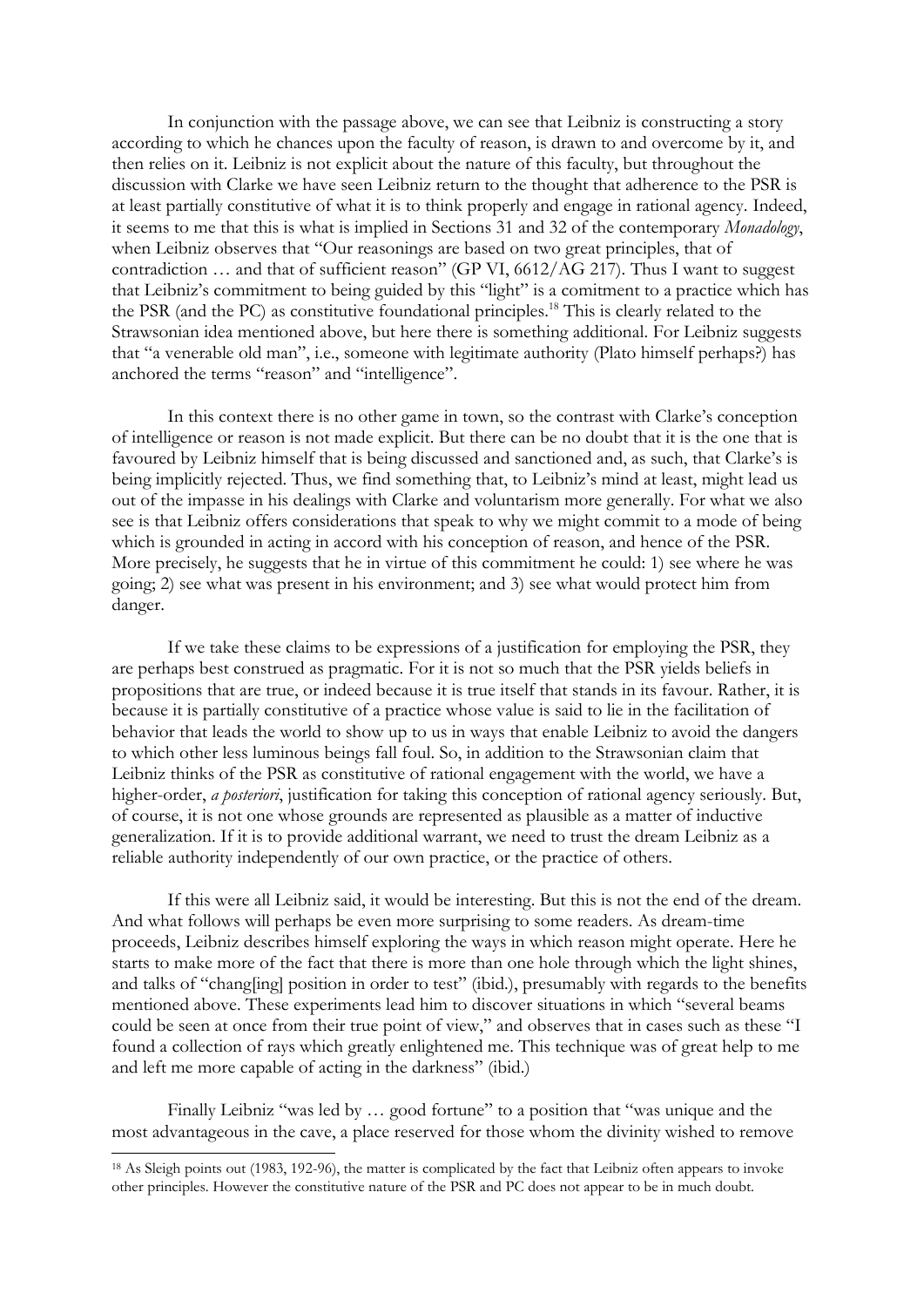completely from this darkness" (LH 109-10) At this point he became "surrounded by a bright light shining from all sides [and] the whole cave and its miseries were fully disclosed to [his] eyes" (LH 110) Next Leibniz goes on to describe a more enlightened state to which he is led by "a celestial messenger" (ibid.) The messenger tells him "Give thanks to the divine goodness which releases you from this madness," and takes him beyond the cave altogether to "a high mountain, which revealed to [him] the face of the earth" (ibid.) Here Leibniz finds he has a kind of telescopic vision available which allows him to focus on any part of the world and magnify it so that he can "see it as though it were next to [him]" (ibid.).

Leibniz mentions two consequences of this. He reports that first it "gave me a marvelous pleasure" (ibid.); but in addition that it "emboldened me to say to my guide: 'Mighty spirit--for I cannot doubt that you are of the number of those celestial figures who make up the court surrounding the sovereign of the universe--since you have wanted to clarify so my eyes, will you do as much for my mind?'" (ibid.) The celestial figure, at whose identity we can but guess, then grants the wish, given that he believes that Leibniz "holds wisdom above the pleasure of those vain spectacles the world presents to [his] eyes," (ibid.) with the following promise:

However, you will lose nothing that is substantial in those same spectacles. You will see everything with eyes clarified in a completely different way. Your understanding being fortified from above, it will discover everywhere the brilliant illumination of the divine author of things. You will recognize only wisdom and happiness, wherever men are accustomed to find only vanity and bitterness. You will be content with your creator; you will be enraptured with the vision of his works. Your admiration will not be the effect of ignorance as it is with the vulgar. It will be the fruit of knowledge of the grandeur and marvels of God. Instead of scorning with men the unraveled secrets, which in earlier times they regarded with astonishment, you will find that when you are admitted into the interior of nature your raptures will go on growing the farther you advance. For you will only be at the beginning of a chain of beauties and delights that go on growing into infinity. The pleasures that enchain your senses and that Circe of your legends who changes men into beasts will have no hold on you, so long as you attach yourself to the beauties of the soul, which never die and never disappoint. You will belong to our fold and will go with us from world to world, from discovery to discovery, from perfection to perfection. With us you will pay court to the Supreme Being, who is beyond all worlds and fills them without being divided. You will be at once before his throne and among those who are distant from it. For God will establish his siege in your soul and heaven follows him everywhere. (LH 110-11)

What Leibniz depicts here is an initiation into a mode of being which involves transportation into the presence of the "supreme being" with "eyes clarified in a completely different way". In other words, there is another step on the journey which involves commitment to the PSR, which appears to offer something even more precious as a reward for adherence to that principle, namely acquisition of capacity for intellectual perception of a different order that allows telescopic acquaintance with the whole endlessly rich universe and the ability to navigate it seamlessly. Arguably then there is a "justification" for the PSR, or rather for comporting oneself in accordance with adherence to the PSR which inducts one into a practice that is "cognitive" and yet not governed by the PSR, i.e., a beatific vision which arises from intuitive cognition of the way things are which is also attended by a sense of being in the presence of the divine and of being a cosmic traveler.

If anything like this reading is correct, then we are being offered yet another *a posteriori* justification for the PSR, but, of course there is an added dimension. For in order to find any of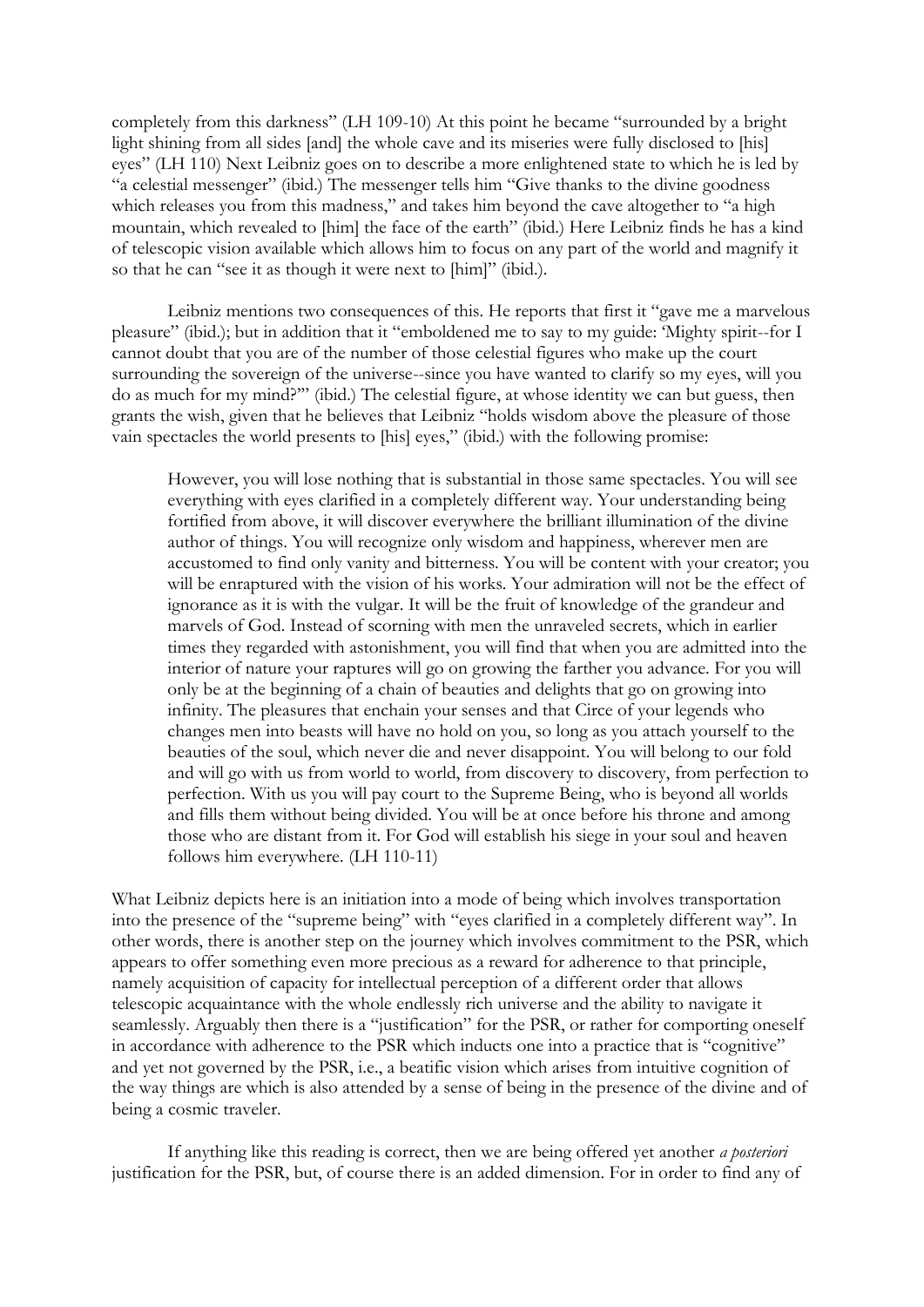this remotely motivating one would have to be willing to listen to the testimony of the dreamer who is telling the story in ways that might sound even less plausible than the story about the security brought through taking the PSR as a principle that governed ones activity. Moreover, what we would be trusting is that a transformation whose nature is not described at all other than as something delivered by a "celestial figure" will take place if we become servants of reason in the more straightforward sense. Here it seems that what we will have to take on trust can perhaps only be characterized as a report of the fruits of an instance of personal revelation to Leibniz, albeit one which chimes with claims made by many authors in the Platonic tradition and, arguably in non-Western traditions as well. Leibniz seems to be suggesting that the capacity to live in accordance with the PSR is a gift he received at some point by chance by trusting the authority of another, and that this led him first to a situation in which he could cope in the world, but also on a road to an even more mysterious path where he was led by another authority to a place where he acquired a mode of cognition that transcended this.

Now, of course none of this is revealed to Clarke, and one can imagine why. Leibniz has not managed to persuade Clarke that his version of PSR is constitutive of rationality using his more mundane tools, which at least have the appearance of possessing argumentative structure. Here he is saying something like "trust me in the way I have trusted others". But setting its relation to Clarke aside, there is of course the question of whether this could have been what Leibniz thought. There is nothing even this explicit in any other writing of Leibniz's that I know – though I think one might be able to marshal a case that there are strong hints in the places where he is writing about natural theology in ways that break free of its relation to Christianity. So, in pointing to these passages I certainly don't take myself to be making a water-tight scholarly case for the claim that Leibniz conceived of adherence to the PSR as having merely instrumental value, or for the rejection of the more traditional conception of Leibniz as concerned with offering the "true picture of reality" where truth is the product of "reason". Indeed, there is never a suggestion that the final step in the process would require one to abandon the practice of following reason or relying on its products.<sup>19</sup> But what we do seem to find if we trust the authority of Leibniz, however mysterious the process by which it is achieved, is an additional and perhaps the ultimate 'reason' to care about the pursuit of the activity that is the pursuit truth and governed by the PSR. It is part of the journey to ultimate enlightenment!

#### Abbreviations of Leibniz Texts

- A = *Gottfried Wilhelm Leibniz: Sämtliche Schriften und Briefe*, ed. Deutsche Akademie der Wissenschaften (Darmstadt and Berlin: Akademie-Verlag, 1923–). Cited by series, volume, and page.
- AG = *Leibniz: Philosophical Essays*, ed. and trans. Roger Ariew and Daniel Garber (Indianapolis: Hackett, 1989).
- Al = *The Leibniz-Clarke Correspondence with Extracts from Newton's Principia and Opticks*, ed. by H. G. Alexander.
- Ar = *The Labyrinth of the Continuum: Writings on the Continuum Problem*, ed. and trans. by R.W. Arthur (New Haven: Yale University Press, 2002)

<sup>&</sup>lt;sup>19</sup> The issue of the relation between Leibniz's commitment to the PSR and the truth-values of the beliefs generated as a result of this commitment, and the truth of the principle itself are interesting questions to which I will not turn here.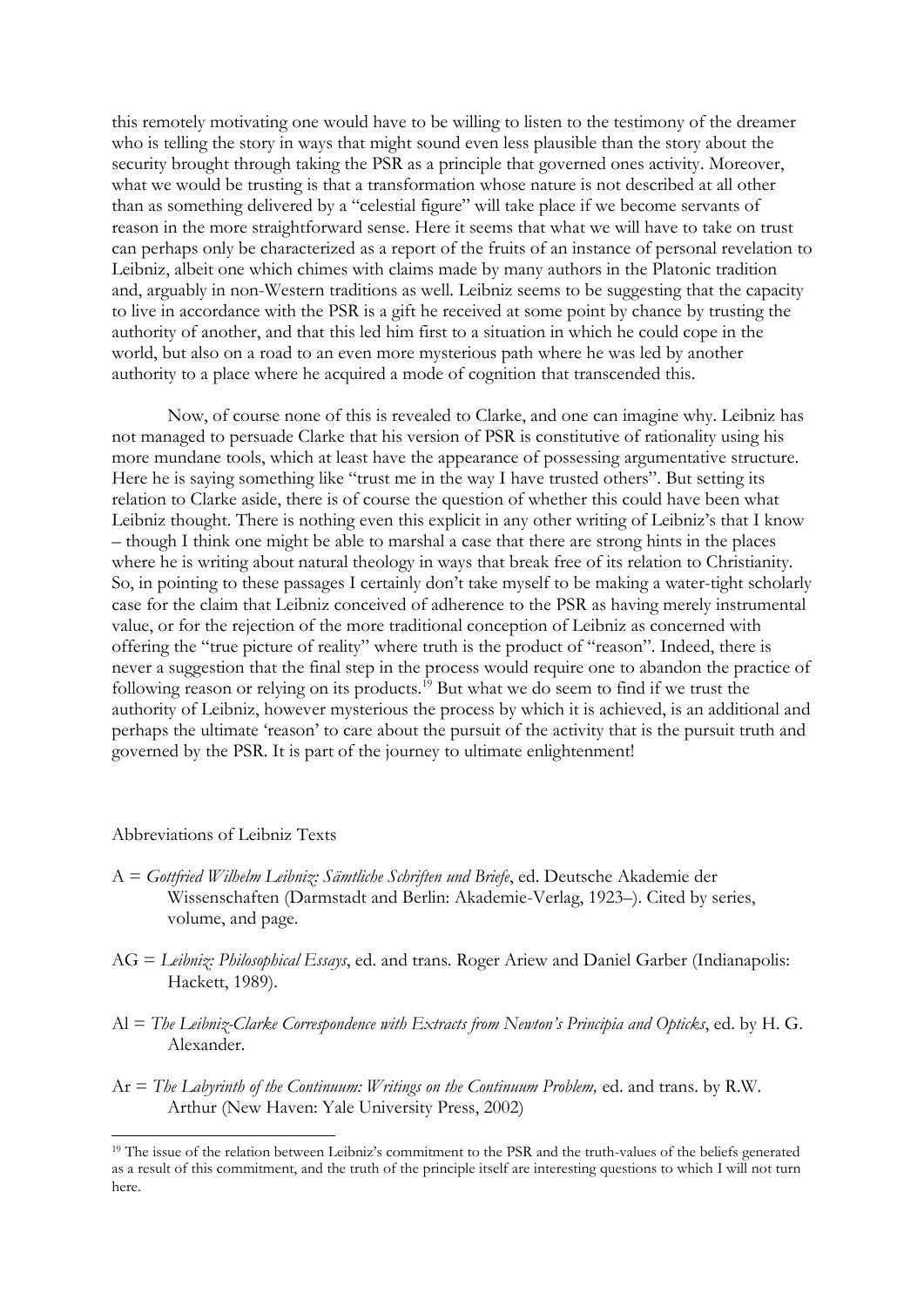- CP = *G*. *W. Leibniz, Confessio philosophi: Papers Concerning the Problem of Evil*, *1671–1678*, ed. and trans. Robert C. Sleigh, Jr. (New Haven: Yale University Press, 2005).
- CL = Letters from Samuel Clarke to G. W. Leibniz. Cited by letter and section.
- DSR = *G. W. Leibniz: De Summa Rerum: Metaphysical Papers, 1675-76*, ed. and trans. G. H. R. Parkinson (New Haven: Yale University Press, 1992).
- GP = *Die Philosophische Schriften von Gottfried Wilhelm Leibniz*, 7 vols., ed. C. I. Gerhardt (Berlin, 1875–90). Cited by volume and page.
- Gr = *G. W. Leibniz: Textes inédits d'après les manuscrits de la Bibliothèque provincial de Hanovre* (Paris, 1948).
- H = *Gottfried Wilhelm Leibniz, Theodicy: Essays on the Goodness of God, the Freedom of Man, and the Origin of Evil*, ed. Austin Farrar, trans. E. M. Huggard (La Salle, Ill.: Open Court, 1985).
- LC = Letters from G.W. Leibniz to by Samuel Clarke. Cited by letter and section.
- LDV = *Leibniz's Correspondence with De Volder*, *with Selections from the Correspondence between Leibniz and Johann Bernoulli*, ed. and trans. by P. Lodge (New Haven: Yale University Press, 2013)
- LH = *Die Leibniz-Handschriften*, ed. by E. Bodemann (Hannover und Leipzig, 1895).
- PWL = *The Philosophical Writings of Leibniz*, ed. and trans. M. Morris (London: Dent, 1934)
- MP = *Gottfried Wilhelm Leibniz: Philosophical Writings*, ed. by G. H. R. Parkinson. Trans. by M. Morris and G. H. R. Parkinson (London: Dent, 1973).
- NE = *Gottfried Wilhelm Leibniz, New Essays on Human Understanding*, ed. and trans. Peter Remnant and Jonathan Bennett (Cambridge: Cambridge University Press, 1981).
- PW = *Leibniz: Political Writings* (2nd ed), ed. and trans. by P Riley (Cambridge: Cambridge University Press, 1988).

Secondary Sources

- Adams, R. M. (1994). *Leibniz: Determinist, Theist, Idealist.* (Oxford: Oxford University Press).
- Antognazza, M. R. (2016). *Leibniz and Intellectual Biography* (Cambridge, Cambridge University Press).
- Arthur. R. (2014). *Leibniz*. (Cambridge: Polity Press).
- Brown, G (forthcoming). 'The Leibniz-Clarke Correspondence' in P. Lodge and L. Strickland eds. *G.W. Leibniz: Key Philosophical Texts* (Oxford: Oxford University Press, forthcoming).

Dostoyevsky, F (1958). *The Brothers Karamazov*, trans. by D. Magarshak (London: Penguin).